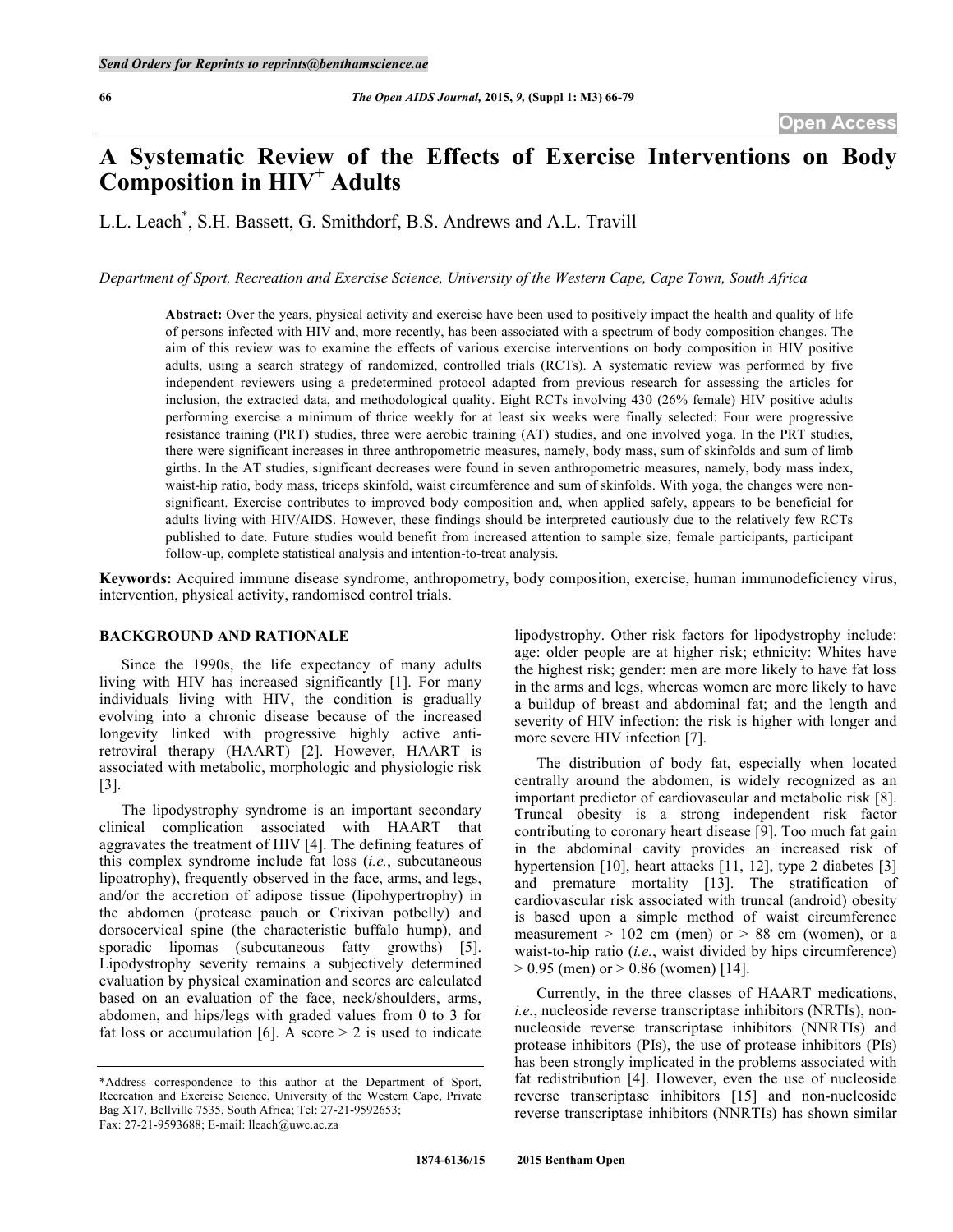complications [16]. The exact cause of lipodystrophy is unknown, but the use of HAART may be considered a major risk factor in fat redistribution and in the development of the lipodystrophy syndrome [3, 5].

The management of the lipodystrophy syndrome has been relatively challenging, if not difficult. Lipodystrophy can't be cured, but switching to newer HIV medicines are less likely to cause lipodystrophy than HIV medicines developed in the past [2]. Still, there remains a serious need to develop feasible interventions to manage the secondary side-effects of HAART medications. Deciding upon a simple, cost-effective nonpharmacological alternative makes sense as a logical starting point.

Over the years, physical activity and exercise training in particular have been used to positively impact the health and quality of life of persons infected with HIV and, more recently, in playing an increasingly protective role in alleviating lipodystrophy by favourably altering the body composition and patterns of body fat distribution [17- 20]. Exercise training has helped reduce the total body fat content and visceral fat in particular, as well as normalize the lipid profiles of HIV-infected individuals [21, 22]. A comprehensive multidisciplinary approach, inclusive of physical exercise, has proven to be one of the most efficacious and safe clinical therapies developed to date [23].

Progressive strength resistive training [24], aerobic endurance training [25] and concurrent strength and endurance training [26] for adults living with HIV/AIDS appears to be safe and, when applied appropriately, may lead to significant physiological improvements. These systematic reviews have shown that well-planned and specific exercise programmes are beneficial for individuals infected with HIV. However, each of these reviews have examined the exercise effects of strength training, endurance training, and concurrent training separately, unlike the present review where studies on the effects of strength training and studies on the effects of endurance training are examined in the same review. Previous reviews that examined the effects of aerobic and resistance training on body composition and fat distribution in HIV-infected individuals lacked high quality studies based on randomised-controlled trials [27, 28]. The number of good quality studies on the effects of exercise training targeting anthropometric and morphological outcomes is limited. Therefore, this review was undertaken to examine the available high quality scientific evidence on the effects of planned and structured PRT and AT on anthropometric and body composition outcomes as a means of addressing the risk associated with the fat redistribution in HIVinfected individuals on HAART medication. The value of such a review may contribute to positive health outcomes by enabling a better understanding of the effectiveness of various types of exercise training on body composition and anthropometry for the benefit not only of persons living with HIV, but also for healthcare practitioners involved in managing HIV patients.

## **METHODS**

## **Data Sources and Searches**

During May 2013, a comprehensive search was conducted in selected databases (January 1980 to May 2013) for original research articles published in English. The searched databases were PubMed, Sport Discus, Science Direct, Biomed Central, and Academic Search Complete. Manual tracking of citations in selected articles was then completed. The search terms used in various combinations were: HIV; adults; exercise; sport; physical activity; anthropometric; anthropometry; body mass; body composition; body fat; and fat distribution.

The titles and abstracts of the identified literature were screened by five independent reviewers using the inclusion criteria listed below. Next, the full text of all potentially relevant articles was retrieved and screened by the reviewers to determine final eligibility of studies for the review.

## **Inclusion Criteria**

The criteria for inclusion of studies into the systematic review were:

- Articles published in English
- Randomised controlled trials (RCTs)
- HIV positive adults  $\geq 18$  years with or without lipodystrophy
- Any physical activity, exercise, aerobic training, resistance training, and/or sport participation performed a minimum of twice weekly for at least 4 weeks, with or without supervision
- Outcome measures that included body composition (fat mass, lean body mass, muscle cross-sectional area, etc.) and/or anthropometric measurements (*e.g.*, stature, body mass, skinfolds)

Studies not meeting these criteria were excluded from this review.

#### **Methods of the Review**

Initially, each database search was conducted by one reviewer, and the selected abstracts and titles were verified by another. Potentially relevant studies that met the inclusion criteria were retrieved and totalled 185 studies. Next, all duplicate studies were removed that reduced the number of studies to 25. Thereafter, an additional 10 articles were identified from manual searches of previous reviews, conference abstracts and bibliographic references. However, only four of these studies met the inclusion criteria of the systematic review and were added. The full texts of the 29 studies were retrieved and independently read by each reviewer to determine its eligibility in the systematic review. From the 29 studies, 21 were excluded based on not being randomised-controlled trials  $(n = 12)$ , using concurrent exercise training protocols  $(n = 6)$ , not reporting the p values  $(n = 2)$  and having repeated data  $(n = 1)$ . A flowchart of the process is presented in Fig. (**1**). Inclusion in the systematic review was based on the methodological quality of the study as described below.

## **Methodological Quality Appraisal**

The methodological quality of each of the 8 papers was assessed independently by each of the authors using the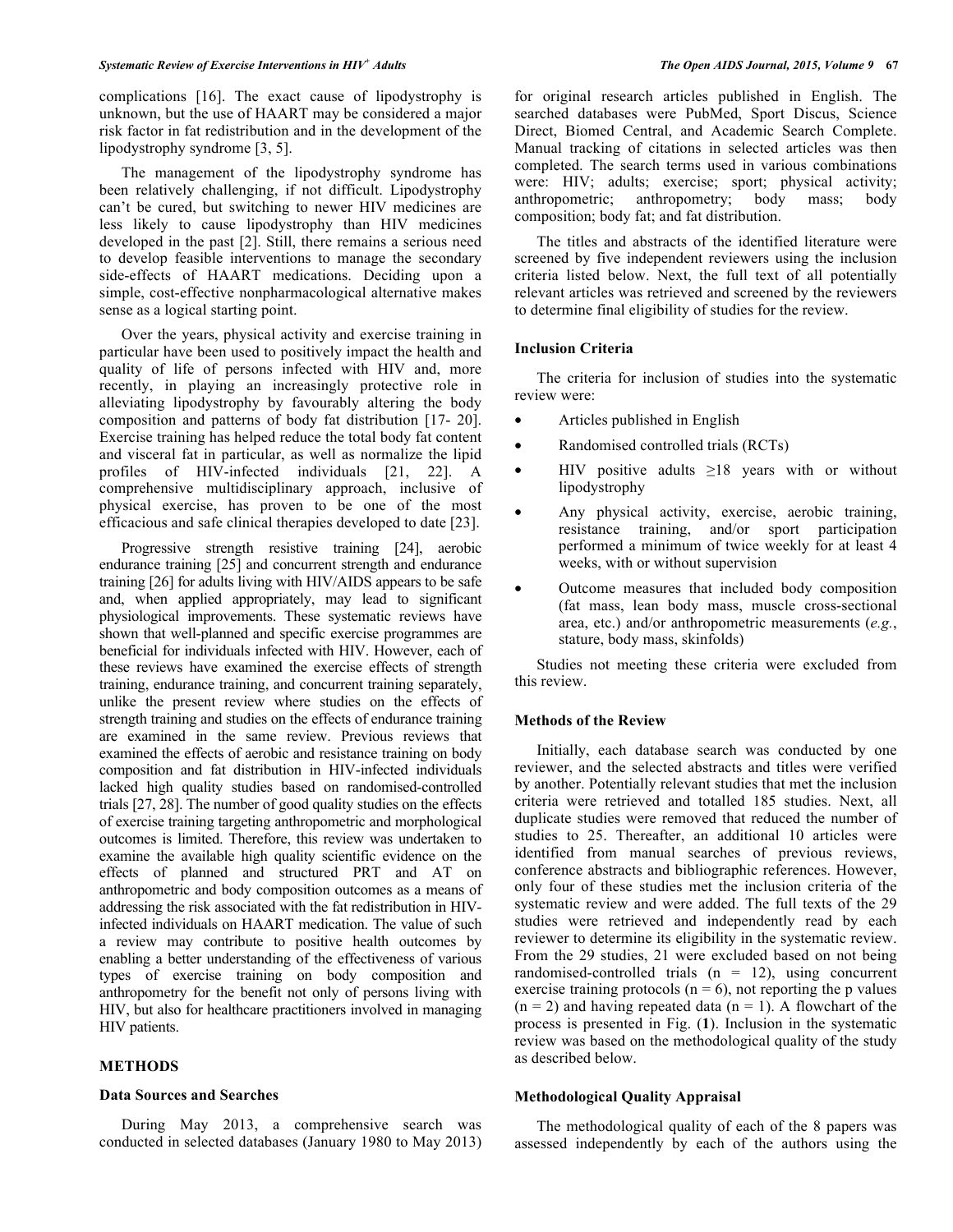| Yes<br>$\mathbf{1}$<br>$\mathbf{1}$<br>А.<br><b>B.</b><br>No<br>$\mathbf{0}$<br>Was the sampling method representative of the population intended for the study?<br>$\overline{2}$<br>Yes<br>$\mathbf{1}$<br>А.<br>N <sub>o</sub><br>$\mathbf{0}$<br><b>B.</b><br>Did the study have enough participants to minimise the play of chance?<br>$\mathbf{3}$<br>Yes<br>$\mathbf{1}$<br>А.<br>$\boldsymbol{0}$<br><b>B.</b><br>No<br>Was this a randomised controlled trial (RCT)?<br>Yes<br>$\mathbf{1}$<br>$\overline{\mathbf{4}}$<br>A.<br>$\boldsymbol{0}$<br><b>B.</b><br>No<br>Were participants appropriately allocated to intervention and control groups?<br>Yes<br>5<br>$\mathbf{1}$<br>А.<br>No<br>$\mathbf{0}$<br><b>B.</b><br>Were participants, staff and study personnel 'blind' to participants' study group?<br>6<br>Yes<br>$\mathbf{1}$<br>А.<br>$\mathbf{0}$<br><b>B.</b><br>No<br>Were the groups similar at baseline?<br>$\overline{7}$<br>Yes<br>$\mathbf{1}$<br>А.<br>$\mathbf{0}$<br><b>B.</b><br>No<br>Were all of the participants who entered the trial accounted for at its conclusion?<br>8<br>Yes<br>A <sub>1</sub><br>$\mathbf{1}$<br>$\boldsymbol{0}$<br><b>B.</b><br>No<br>Was the follow-up the same way for all groups?<br>9<br>Yes<br>$\mathbf{1}$<br>A.<br>$\mathbf{0}$<br><b>B</b> .<br>No<br>Were the actual p-values reported?<br>10<br>Yes<br>А.<br>$\mathbf{1}$<br>$\boldsymbol{0}$<br><b>B.</b><br>No | Did the study ask a clearly-focused question/Purpose? | <b>Score</b> |
|---------------------------------------------------------------------------------------------------------------------------------------------------------------------------------------------------------------------------------------------------------------------------------------------------------------------------------------------------------------------------------------------------------------------------------------------------------------------------------------------------------------------------------------------------------------------------------------------------------------------------------------------------------------------------------------------------------------------------------------------------------------------------------------------------------------------------------------------------------------------------------------------------------------------------------------------------------------------------------------------------------------------------------------------------------------------------------------------------------------------------------------------------------------------------------------------------------------------------------------------------------------------------------------------------------------------------------------------------------------------------------------------------------------------------------------------|-------------------------------------------------------|--------------|
|                                                                                                                                                                                                                                                                                                                                                                                                                                                                                                                                                                                                                                                                                                                                                                                                                                                                                                                                                                                                                                                                                                                                                                                                                                                                                                                                                                                                                                             |                                                       |              |
|                                                                                                                                                                                                                                                                                                                                                                                                                                                                                                                                                                                                                                                                                                                                                                                                                                                                                                                                                                                                                                                                                                                                                                                                                                                                                                                                                                                                                                             |                                                       |              |
|                                                                                                                                                                                                                                                                                                                                                                                                                                                                                                                                                                                                                                                                                                                                                                                                                                                                                                                                                                                                                                                                                                                                                                                                                                                                                                                                                                                                                                             |                                                       |              |
|                                                                                                                                                                                                                                                                                                                                                                                                                                                                                                                                                                                                                                                                                                                                                                                                                                                                                                                                                                                                                                                                                                                                                                                                                                                                                                                                                                                                                                             |                                                       |              |
|                                                                                                                                                                                                                                                                                                                                                                                                                                                                                                                                                                                                                                                                                                                                                                                                                                                                                                                                                                                                                                                                                                                                                                                                                                                                                                                                                                                                                                             |                                                       |              |
|                                                                                                                                                                                                                                                                                                                                                                                                                                                                                                                                                                                                                                                                                                                                                                                                                                                                                                                                                                                                                                                                                                                                                                                                                                                                                                                                                                                                                                             |                                                       |              |
|                                                                                                                                                                                                                                                                                                                                                                                                                                                                                                                                                                                                                                                                                                                                                                                                                                                                                                                                                                                                                                                                                                                                                                                                                                                                                                                                                                                                                                             |                                                       |              |
|                                                                                                                                                                                                                                                                                                                                                                                                                                                                                                                                                                                                                                                                                                                                                                                                                                                                                                                                                                                                                                                                                                                                                                                                                                                                                                                                                                                                                                             |                                                       |              |
|                                                                                                                                                                                                                                                                                                                                                                                                                                                                                                                                                                                                                                                                                                                                                                                                                                                                                                                                                                                                                                                                                                                                                                                                                                                                                                                                                                                                                                             |                                                       |              |
|                                                                                                                                                                                                                                                                                                                                                                                                                                                                                                                                                                                                                                                                                                                                                                                                                                                                                                                                                                                                                                                                                                                                                                                                                                                                                                                                                                                                                                             |                                                       |              |
|                                                                                                                                                                                                                                                                                                                                                                                                                                                                                                                                                                                                                                                                                                                                                                                                                                                                                                                                                                                                                                                                                                                                                                                                                                                                                                                                                                                                                                             |                                                       |              |
|                                                                                                                                                                                                                                                                                                                                                                                                                                                                                                                                                                                                                                                                                                                                                                                                                                                                                                                                                                                                                                                                                                                                                                                                                                                                                                                                                                                                                                             |                                                       |              |
|                                                                                                                                                                                                                                                                                                                                                                                                                                                                                                                                                                                                                                                                                                                                                                                                                                                                                                                                                                                                                                                                                                                                                                                                                                                                                                                                                                                                                                             |                                                       |              |
|                                                                                                                                                                                                                                                                                                                                                                                                                                                                                                                                                                                                                                                                                                                                                                                                                                                                                                                                                                                                                                                                                                                                                                                                                                                                                                                                                                                                                                             |                                                       |              |
|                                                                                                                                                                                                                                                                                                                                                                                                                                                                                                                                                                                                                                                                                                                                                                                                                                                                                                                                                                                                                                                                                                                                                                                                                                                                                                                                                                                                                                             |                                                       |              |
|                                                                                                                                                                                                                                                                                                                                                                                                                                                                                                                                                                                                                                                                                                                                                                                                                                                                                                                                                                                                                                                                                                                                                                                                                                                                                                                                                                                                                                             |                                                       |              |
|                                                                                                                                                                                                                                                                                                                                                                                                                                                                                                                                                                                                                                                                                                                                                                                                                                                                                                                                                                                                                                                                                                                                                                                                                                                                                                                                                                                                                                             |                                                       |              |
|                                                                                                                                                                                                                                                                                                                                                                                                                                                                                                                                                                                                                                                                                                                                                                                                                                                                                                                                                                                                                                                                                                                                                                                                                                                                                                                                                                                                                                             |                                                       |              |
|                                                                                                                                                                                                                                                                                                                                                                                                                                                                                                                                                                                                                                                                                                                                                                                                                                                                                                                                                                                                                                                                                                                                                                                                                                                                                                                                                                                                                                             |                                                       |              |
|                                                                                                                                                                                                                                                                                                                                                                                                                                                                                                                                                                                                                                                                                                                                                                                                                                                                                                                                                                                                                                                                                                                                                                                                                                                                                                                                                                                                                                             |                                                       |              |
|                                                                                                                                                                                                                                                                                                                                                                                                                                                                                                                                                                                                                                                                                                                                                                                                                                                                                                                                                                                                                                                                                                                                                                                                                                                                                                                                                                                                                                             |                                                       |              |
|                                                                                                                                                                                                                                                                                                                                                                                                                                                                                                                                                                                                                                                                                                                                                                                                                                                                                                                                                                                                                                                                                                                                                                                                                                                                                                                                                                                                                                             |                                                       |              |
|                                                                                                                                                                                                                                                                                                                                                                                                                                                                                                                                                                                                                                                                                                                                                                                                                                                                                                                                                                                                                                                                                                                                                                                                                                                                                                                                                                                                                                             |                                                       |              |
|                                                                                                                                                                                                                                                                                                                                                                                                                                                                                                                                                                                                                                                                                                                                                                                                                                                                                                                                                                                                                                                                                                                                                                                                                                                                                                                                                                                                                                             |                                                       |              |
|                                                                                                                                                                                                                                                                                                                                                                                                                                                                                                                                                                                                                                                                                                                                                                                                                                                                                                                                                                                                                                                                                                                                                                                                                                                                                                                                                                                                                                             |                                                       |              |
|                                                                                                                                                                                                                                                                                                                                                                                                                                                                                                                                                                                                                                                                                                                                                                                                                                                                                                                                                                                                                                                                                                                                                                                                                                                                                                                                                                                                                                             |                                                       |              |
|                                                                                                                                                                                                                                                                                                                                                                                                                                                                                                                                                                                                                                                                                                                                                                                                                                                                                                                                                                                                                                                                                                                                                                                                                                                                                                                                                                                                                                             |                                                       |              |
|                                                                                                                                                                                                                                                                                                                                                                                                                                                                                                                                                                                                                                                                                                                                                                                                                                                                                                                                                                                                                                                                                                                                                                                                                                                                                                                                                                                                                                             |                                                       |              |
|                                                                                                                                                                                                                                                                                                                                                                                                                                                                                                                                                                                                                                                                                                                                                                                                                                                                                                                                                                                                                                                                                                                                                                                                                                                                                                                                                                                                                                             |                                                       |              |

**Table 1. Critical appraisal tool for evaluating eligibility of the selected studies.**

hod: Total score divided by total number of all applicable items multiplied by 100.

*Grading of the quality assessment checklist for observation (QACO) score: Low Moderate High*<br>0-33% 34-66% 67-100%  *0-33% 34-66% 67-100%*

CASP (Critical Appraisal Skills Programme) tool (Table **1**). This tool was adapted from previous research [29, 30]. Studies were independently rated by the reviewers for 10 items, and used to calculate the method score as a percentage that was assigned a low ( $\leq$  33%), moderate (34 - 66%) or high  $(\geq 67\%)$  rating. The authors decided previously that studies falling below the cut-off score of 67% would be excluded from the review. Differences in scoring between the authors were resolved by open discussion between all the authors together. Upon completion of the appraisal, it was agreed to retain all 8 articles in the review. The results of the appraisal process are shown in Table **2**.

## **Data Extraction**

A data extraction sheet was designed by two reviewers to identify relevant information, such as the authors, date of publication, aim or purpose of the study, study design, population (sample size, age, HIV status, and country), and anthropometric methods used (Table **3**).

## **Data Analysis**

The selection of studies for the systematic review was based on quality appraisal and were grouped according to similarities in exercise intervention and subsequently analysed. The results are reported descriptively,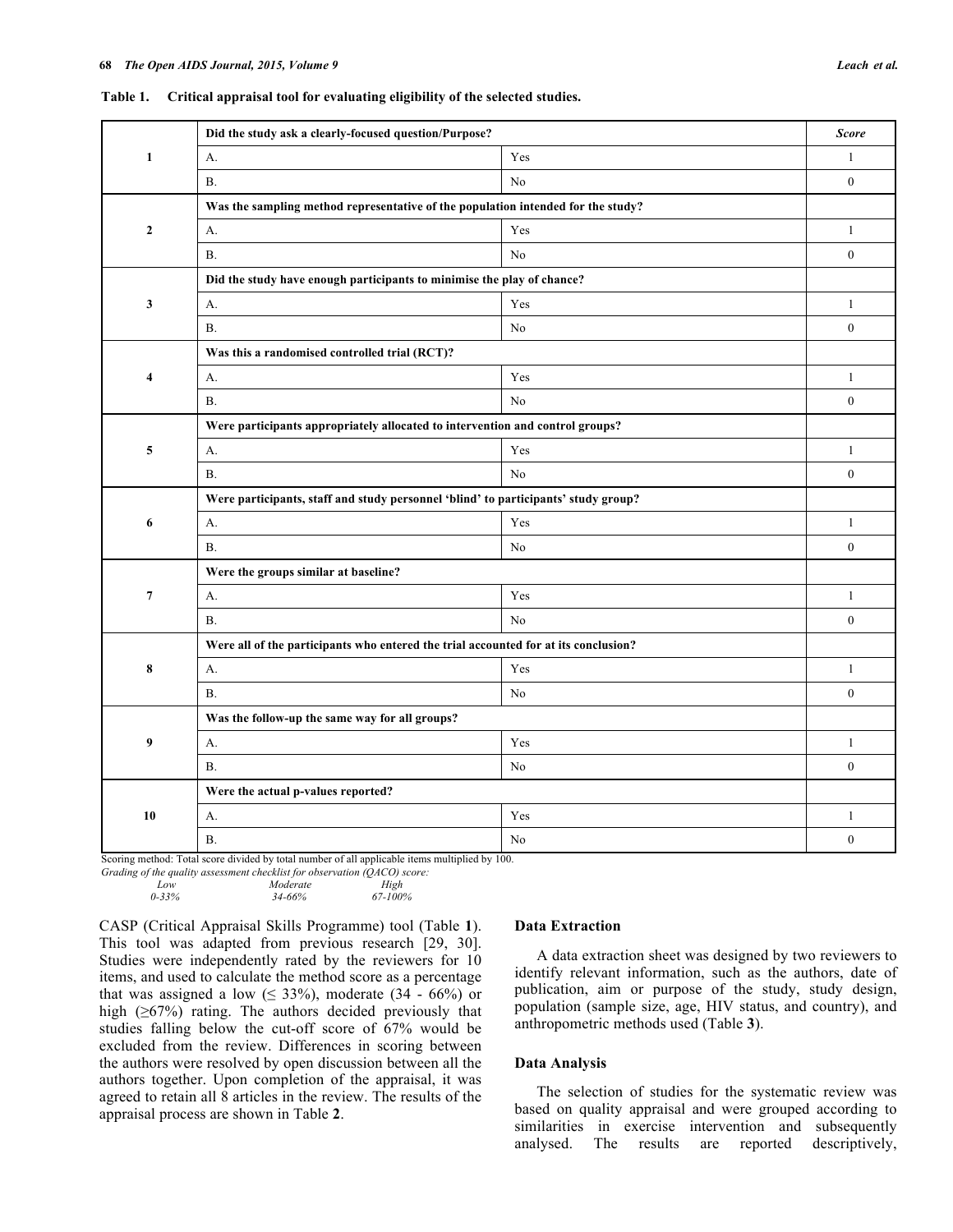

**Fig. (1).** Flowchart of screening of articles is based on the 2009 PRISMA flow diagram.

**Table 2. Method of scoring of articles based on the critical appraisal tool.**

| <b>Author</b>              | 2 | 3 | $\overline{\mathbf{4}}$ | 5 | 6            | 8 | 9 | 10 | <b>Score</b> |
|----------------------------|---|---|-------------------------|---|--------------|---|---|----|--------------|
| Spence et al. (1990)       |   |   |                         |   | $\mathbf{0}$ |   |   |    | 67-100%      |
| Sattler et al. (1999)      |   |   |                         |   | $\mathbf{0}$ |   |   |    | 67-100%      |
| Bhasin et al. (2000)       |   |   |                         |   |              |   |   |    | 67-100%      |
| Smith et al. (2001)        |   |   |                         |   | $\theta$     |   |   |    | 67-100%      |
| Shevitz et al. (2005)      |   |   |                         |   | $\theta$     |   |   |    | 67-100%      |
| Terry <i>et al.</i> (2006) |   |   |                         |   | $\theta$     |   |   |    | $67-100%$    |
| Mutimura et al. (2008)     |   |   |                         |   | $\theta$     |   |   |    | 67-100%      |
| Cade <i>et al.</i> (2010)  |   |   |                         |   | $\theta$     |   |   |    | 67-100%      |

accompanied by tables that included three characteristics: population studied, intervention (s) applied and outcomes measured. The change in anthropometric and body composition outcome measures from pre- to post-treatment are represented as percentages and the *p*-values between control and experimental groups indicated, if reported. Due to the small number of studies reviewed, the clinical heterogeneity between studies regarding population, intervention and outcome measures, and the small sample sizes, the decision to pursue further meta-analysis was contra-indicated. Therefore, the data analysis and results of the studies are based on the strength of the evidence of individual studies.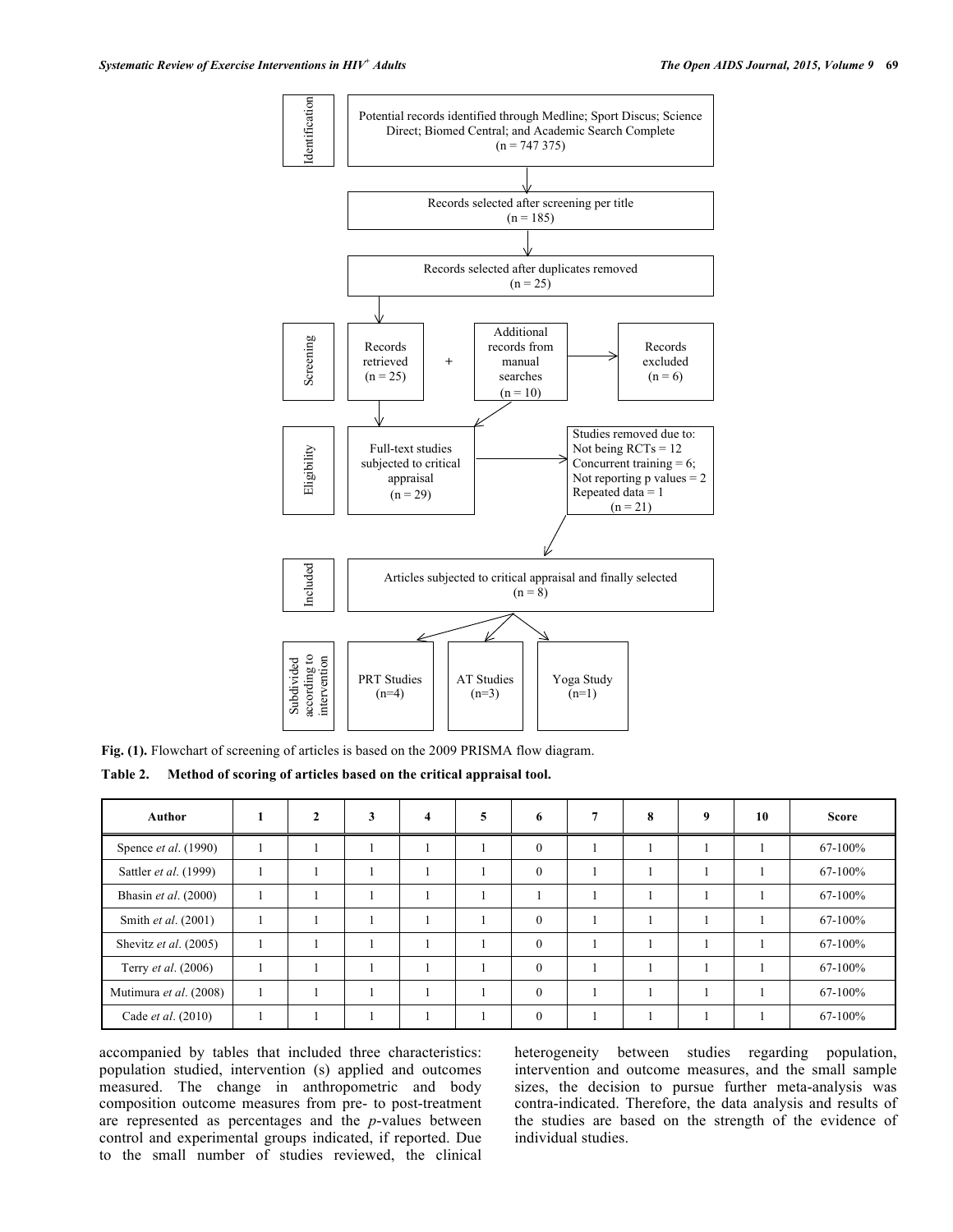# **Table 3. Key features of studies included in the systematic review.**

| Reference                           | <b>Aim/Purpose</b>                                                                                                                                                            | <b>Design</b>                                                                                 | Population                                                                                                                                                                                                                                                                                                                                              | <b>Methods: Anthropometry</b>                                                                                                                                                                                                                                                                                              |
|-------------------------------------|-------------------------------------------------------------------------------------------------------------------------------------------------------------------------------|-----------------------------------------------------------------------------------------------|---------------------------------------------------------------------------------------------------------------------------------------------------------------------------------------------------------------------------------------------------------------------------------------------------------------------------------------------------------|----------------------------------------------------------------------------------------------------------------------------------------------------------------------------------------------------------------------------------------------------------------------------------------------------------------------------|
|                                     | Progressive Resistance Training (PRT) Intervention Studies ( $n = 4$ )                                                                                                        |                                                                                               |                                                                                                                                                                                                                                                                                                                                                         |                                                                                                                                                                                                                                                                                                                            |
| Spence et al. (1990)                | To determine if PRT would<br>improve muscle function in<br>AIDS patients.                                                                                                     | <b>RCT</b><br>PRT intervention<br>only.                                                       | HIV-infected men $(23-46 \text{ y})$ .<br>24 started; 24 completed. Dropout=0 (0%). 2<br>groups: PRT $(n=12/12)$ and control $(n=12/12)$ .<br>Texas, USA                                                                                                                                                                                                | Measures taken at baseline and<br>6 weeks. Instruments: Scale,<br>anthropometric tape and<br>skinfold calliper. Outcome<br>measures: BM, arm and thigh<br>girths, and 3SFs (chest,<br>abdomen, thigh).                                                                                                                     |
| Sattler et al. (1999)               | To determine whether<br>anabolic steroids with and<br>without PRT increases in<br>lean tissue, muscle size and<br>strength in HIV-infected,<br>immune deficient men.          | <b>RCT</b><br>PRT with<br>nandrolone<br>decanoate<br>injections 600<br>mg/week.               | HIV-seropositive men $(\geq 18 \text{ y})$ .<br>33 started; 30 completed.<br>Dropout=3 (9.1%). 2 groups: nandrolone only<br>$(n=17/15; d/0=11.8\%)$ and nandrolone plus<br>PRT (n=16/15; d/o=6.3%). Los Angeles, USA                                                                                                                                    | Measures taken at baseline and<br>12 weeks. Instruments: DEXA,<br>MRI and BIA Outcome<br>Measures: BM, LBM, FM,<br>body cell mass, arm and thigh<br>MCSA.                                                                                                                                                                  |
| Bhasin et al. (2000)                | To determine testosterone<br>replacement with and<br>without PRT improves<br>muscle strength and body<br>composition in HIV-<br>infected hypogonadal men<br>with weight loss. | <b>RCT</b><br>PRT with and<br>without<br>testosterone<br>enanthate injections<br>100 mg/week. | HIV-infected men (18-50 y).<br>61 started; 49 completed.<br>Dropout=12 $(19.7%)$ . 4 groups: placebo with no<br>exercise (n= $14/12$ ; $d$ /o= $14.3\%$ ); testosterone<br>with no exercise $(n=17/15; d/20=11.8\%)$ ; placebo<br>with exercise (n=15/11; $d$ /o=26.7%); and<br>testosterone with exercise $(n=15/11)$ ;<br>d/o=26.7%). California, USA | Measures taken at baseline and<br>16 weeks. Instruments: DEXA,<br>DDM and MRI. Outcome<br>measures: BM, thigh muscle<br>volume, LBM, FM, FFM and<br>total body water.                                                                                                                                                      |
| Shevitz et al. (2005)               | To determine the effect of<br>nutrition with strength<br>training on AIDS wasting.                                                                                            | <b>RCT PRT with</b><br>nutrition<br>intervention.                                             | Men and women $(\geq 18 \text{ y})$ with AIDS wasting<br>syndrome.<br>50 started; 47 completed.<br>Dropout=3 (6.0%). 3 groups: Nutrition only<br>$(n=18/16; d/0=11.1\%)$ ; nutrition plus<br>oxandrolone ( $n=16/16$ ; $d/\sigma=0\%$ ); and nutrition<br>plus PRT ( $n=16/15$ ; $d/0=6.3%$ ). Boston,<br>Massachusetts.                                | Measures taken at baseline and<br>12 weeks. Instruments: Digital<br>scale, DEXA and CT scanner.<br>Outcome Measures: Stature,<br>BM, BMI, thigh MCSA, FM,<br>and FFM.                                                                                                                                                      |
|                                     | Aerobic Training (AT) Intervention Studies ( $n = 3$ )                                                                                                                        |                                                                                               |                                                                                                                                                                                                                                                                                                                                                         |                                                                                                                                                                                                                                                                                                                            |
| Smith et al. (2001)                 | To determine the effect of<br>AT on physiological<br>fatigue, dyspnea, FEV <sub>1</sub> ,<br>weight and body<br>composition of HIV-1<br>infected adults.                      | <b>RCT</b><br>AT intervention<br>only.                                                        | HIV-infected men and women $(\geq 18$ y).<br>60 started; 49 completed.<br>Dropout=11 (18.3%). 2 groups: AT (n=30/19;<br>$d$ /o=36.7%) and control (n=30/30; $d$ /o=0%).<br>Alabama, USA                                                                                                                                                                 | Measures taken at baseline and<br>12 weeks. Instruments:<br>Anthropometric tape and<br>skinfold calliper. Outcome<br>Measures: Stature, BM, BMI,<br>waist and hip circumferences,<br>WHR, 3SF central<br>(subscapular, suprailiac,<br>vertical abdomen) and 4SF<br>peripheral (triceps, biceps,<br>thigh and medial calf). |
| Terry et al. (2006)                 | To determine the effect of<br>AT and a low-lipid diet on<br>dyslipidaemia and<br>lipodystrophy in HIV-1-<br>infected adults.                                                  | <b>RCT</b><br>AT with diet.                                                                   | HIV-1-infected men and women $(\geq 18 \text{ y})$ .<br>42 started; 30 completed.<br>Dropout=12 (28.6%). 2 groups: Diet and AT<br>$(n=22/15; d/0=31.9%)$ and diet only $(n=20/15;$<br>$d$ /o=25.0%). Porto Alegre, Brazil.                                                                                                                              | Measures taken at baseline and<br>12 weeks. Instruments:<br>Anthropometric tape and<br>skinfold calliper. Outcome<br>Measures: Stature, BM, BMI,<br>waist and hip circumference,<br>WHR, FM, and 4SF (triceps,<br>biceps, subscapular, suprailiac).                                                                        |
| Mutimura et al.<br>(2008)           | To determine the effect of<br>AT on central obesity and<br>metabolic indices in<br><b>HAART-treated HIV-</b><br>positive adults.                                              | <b>RCT</b><br>AT intervention<br>only.                                                        | HIV-positive men and women $(21-50 \text{ y})$ on<br>HAART for >6 months.<br>100 started; 97 completed.<br>Dropout=3 $(3.0\%)$ . 2 groups: ET $(n=50/48)$ ;<br>$d$ /o=4.0%)) and control (n=50/49; $d$ /o=2.0%).<br>Kigali, Rwanda                                                                                                                      | Measures taken at baseline and<br>24 weeks. Instruments: Cloth<br>tape measure and skinfold<br>calliper. Outcome Measures:<br>Stature, BM, FM, LBM, waist<br>and hip circumference, WHR,<br>4SF (triceps, biceps, suprailiac,<br>subscapular).                                                                             |
| Yoga Intervention Study ( $n = 1$ ) |                                                                                                                                                                               |                                                                                               |                                                                                                                                                                                                                                                                                                                                                         |                                                                                                                                                                                                                                                                                                                            |
| Cade et al. (2010)                  | To determine the effect of<br>yoga on CVD risk factors,<br>body composition, immune<br>and virological status and<br>health-related QOL in HIV-<br>infected adults.           | <b>RCT</b><br>Yoga with nutrition<br>counselling                                              | HIV-infected men and women (18-70 y).<br>60 started; 50 completed.<br>Dropout=10 (16.7%). 2 groups: Yoga (n=34/29;<br>$d$ /o=14.7%) and control (n=26/21; $d$ /o=19.2%).<br>Missouri, USA                                                                                                                                                               | Measures taken at baseline and<br>20 weeks. Instruments:<br>Anthropometric tape and<br>DEXA. Outcome Measures:<br>BM, waist circumference, FM,<br>limb fat, trunk fat, LBM, and<br>limb lean mass.                                                                                                                         |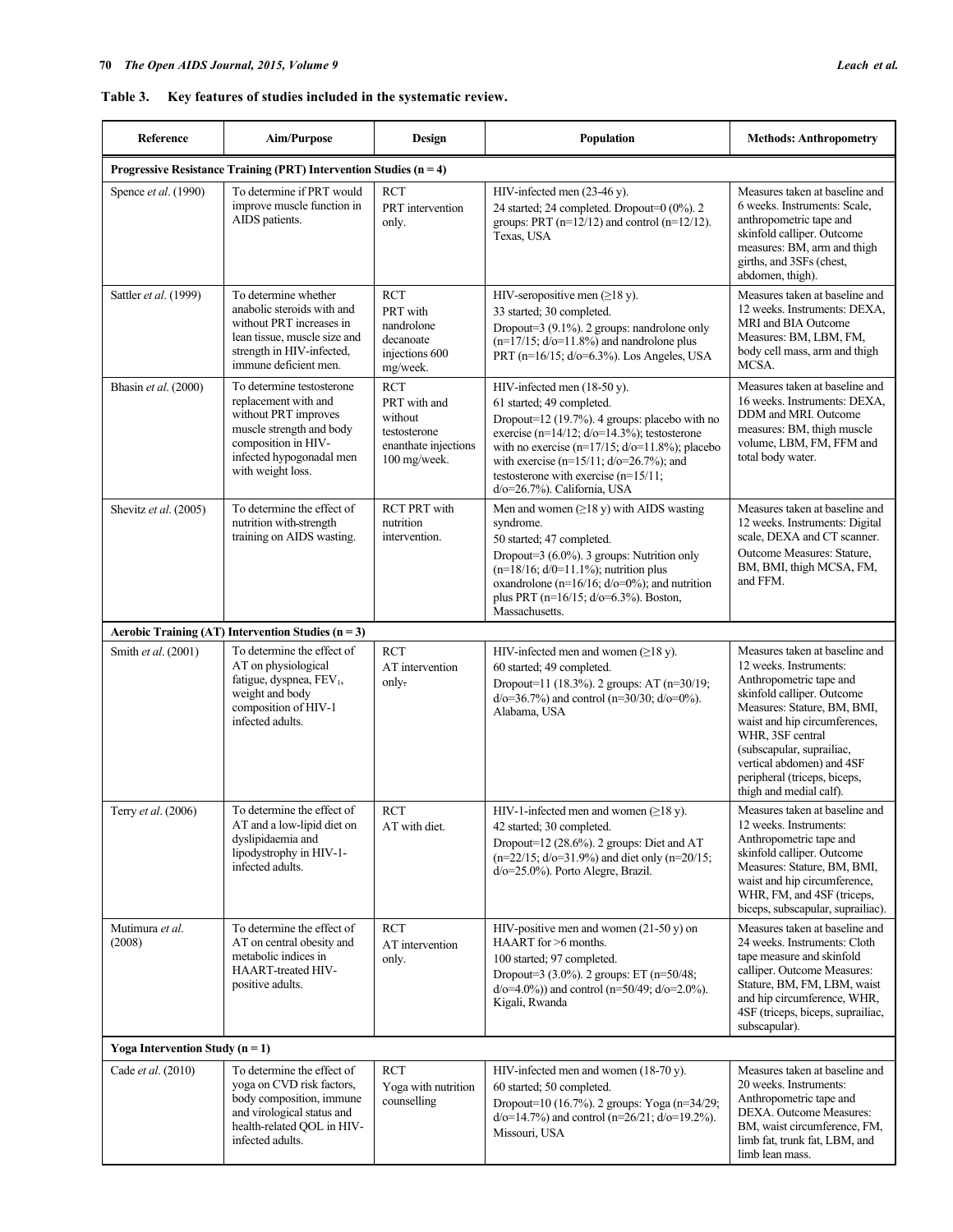# **RESULTS**

The eight articles finally selected for this review were located predominantly in the USA (Massachusetts = 1 study; Missouri = 1 study; Texas = 2 studies; and California = 2 studies), with one in Porto Alegre, Brazil and one in Kigali, Rwanda. These articles were further subdivided into the method of intervention utilised, *i.e.*, whether progressive resistance training (PRT) (four articles), aerobic training (AT) (three articles) and yoga (one article). These details are presented in Table **3**.

## **Characteristics of the Sample**

In the eight studies selected for the systematic review, the participants' ages ranged from 18 to 70 years. At the onset of treatment, the sample sizes across the eight studies ranged from 24 participants [31] to 100 participants [21]. The total number of participants in the eight studies was 430, with 112 (26%) female. However, 54 participants (12.6%) dropped out across the eight studies, so that the final study samples ranged from 24 participants [12] to 97 participants [21], and involved a total of 376 participants. Participants were ethnically diverse, weight stable, sedentary adults of both genders, but the majority (74%) were male. All participants were outpatients diagnosed with HIV at various stages of the disease with CD4 counts ranging from less than 200 to above 1000 cells mm<sup>-3</sup>, and all were on a stable combination antiretroviral therapy regimen. In some of the studies the participants also had signs of body fat redistribution and evidence of dyslipidemia and lipodystrophy, and some with AIDS wasting syndrome, but post-pneumocystis carinii pneumonia and opportunistic infections with stable body mass. All participants were also injury-free and without any exercise contra-indications.

## **Outcomes of Included Studies**

The most commonly measured variables in the eight studies were stature, body mass (BM), body mass index (BMI), lean body mass (LBM) and fat mass (FM). Common assessment techniques used in the various studies were dual energy X-ray absorptiometry (DEXA) scanning (four studies), and standardised manual techniques involving skinfold callipers and anthropometric tape measures (four studies). More sophisticated techniques to determine body composition and muscle cross-sectional area included magnetic resonance imaging (MRI) (2 studies) computerised tomography (CT) scan (one study), deuterium oxide dilution method (DDM)(one study) and bioelectrical impedance analysis (BIA) (one study). Other body composition variables measured were total body water (TBW), visceral adipose tissue (VAT) and muscle attenuation.

# **Characteristics of the Intervention Programmes.**

The characteristics of the exercise interventions in the various studies are provided in Table **4**. The duration or

**Table 4. Characteristics of the exercise protocols of the studies included in the systematic review.**

| <b>Study</b>              | <b>Type of</b><br><b>Intervention</b> | <b>Intensity/Progression</b><br>(Weeks)                                                                      | <b>Volume</b>                                                                                                                                                                                                                                                                                                 | <b>Frequency (Sessions</b><br>Per Week) | <b>Time</b><br>(Minutes) | Length<br>(Weeks) | <b>Supervision</b> |
|---------------------------|---------------------------------------|--------------------------------------------------------------------------------------------------------------|---------------------------------------------------------------------------------------------------------------------------------------------------------------------------------------------------------------------------------------------------------------------------------------------------------------|-----------------------------------------|--------------------------|-------------------|--------------------|
| Spence et al.<br>(1990)   | <b>PRT</b>                            | 100% 1 RM                                                                                                    | 1 set 15 reps (unit 1) 3 sets 10 reps (unit<br>6)                                                                                                                                                                                                                                                             | 3                                       | NR.                      | 6                 | Yes                |
| Sattler et al.<br>(1999)  | <b>PRT</b>                            | 70% 1 RM (2 weeks)<br>80% 1 RM (10 weeks)                                                                    | 1 set 5-8 reps warm up 3 sets 8 reps                                                                                                                                                                                                                                                                          | 3                                       | <b>NR</b>                | 12                | Yes                |
| Bhasin et al.<br>(2000)   | <b>PRT</b>                            | 60% 1 RM (4 weeks) 70-<br>90% 1 RM (6 weeks) 7%<br>UB & 12% LB (6 weeks)                                     | 3 sets 12-15 reps 4 sets 4-6 reps 5 sets<br>$4-6$ reps                                                                                                                                                                                                                                                        | 3                                       | <b>NR</b>                | 16                | NR                 |
| Shevitz et al.<br>(2005)  | PRT                                   | Goal intensity of 80% 1<br><b>RM</b>                                                                         | 3 sets 8 reps                                                                                                                                                                                                                                                                                                 | 3                                       | $30-60$                  | 12                | Yes                |
| Smith et al.<br>(2001)    | AT                                    | $60-80\%$ VO <sub>2max</sub>                                                                                 | 30 min exercise                                                                                                                                                                                                                                                                                               | 3                                       | 30                       | 12                | Yes                |
| Terry et al.<br>(2006)    | AT                                    | 70-85%HR <sub>max</sub>                                                                                      | 15-min warm-up 30 min exercise 15<br>min cool down                                                                                                                                                                                                                                                            | 3                                       | 60                       | 12                | Yes                |
| Mutimura et<br>al. (2008) | AT                                    | $45\%$ HR <sub>max</sub> (3 weeks)<br>$60\%$ HR <sub>max</sub> (6 weeks)<br>75% HR <sub>max</sub> (15 weeks) | 15-min warm-up 45-60 min exercise 15<br>min cool down                                                                                                                                                                                                                                                         | 3                                       | 90                       | 24                | Yes                |
| Cade et al.<br>(2010)     | Yoga                                  | The maximum rate of<br>respirations would last<br>35-45s per static pose<br>(asana)                          | 1. Alignment of muscle locks (bandhas)<br>and controlled<br>breathing (ujjayi).<br>2. Warm-up $(5 \text{ min})$ .<br>3. Sun salute A x3, salute B x1 (surya)<br>namaskara) (7 min).<br>4. Standing asanas (25 min).<br>5. Seated asanas (10 min).<br>6. Lying supine asanas (5 min). 7.<br>Cool-down (7 min). | $2 - 3$                                 | 60                       | 20                | Yes                |

 $\overline{AT}$  = aerobic training;  $HR_{\text{max}}$  = maximum heart rate; HRR = heart rate reserve; LB = lower body; NR= not reported; PRT = progressive resistance training; RM = repetition maximum; Reps = repetitions;  $UB = upper body$ ;  $VO_{2max} = percent$  maximum volume of oxygen consumption.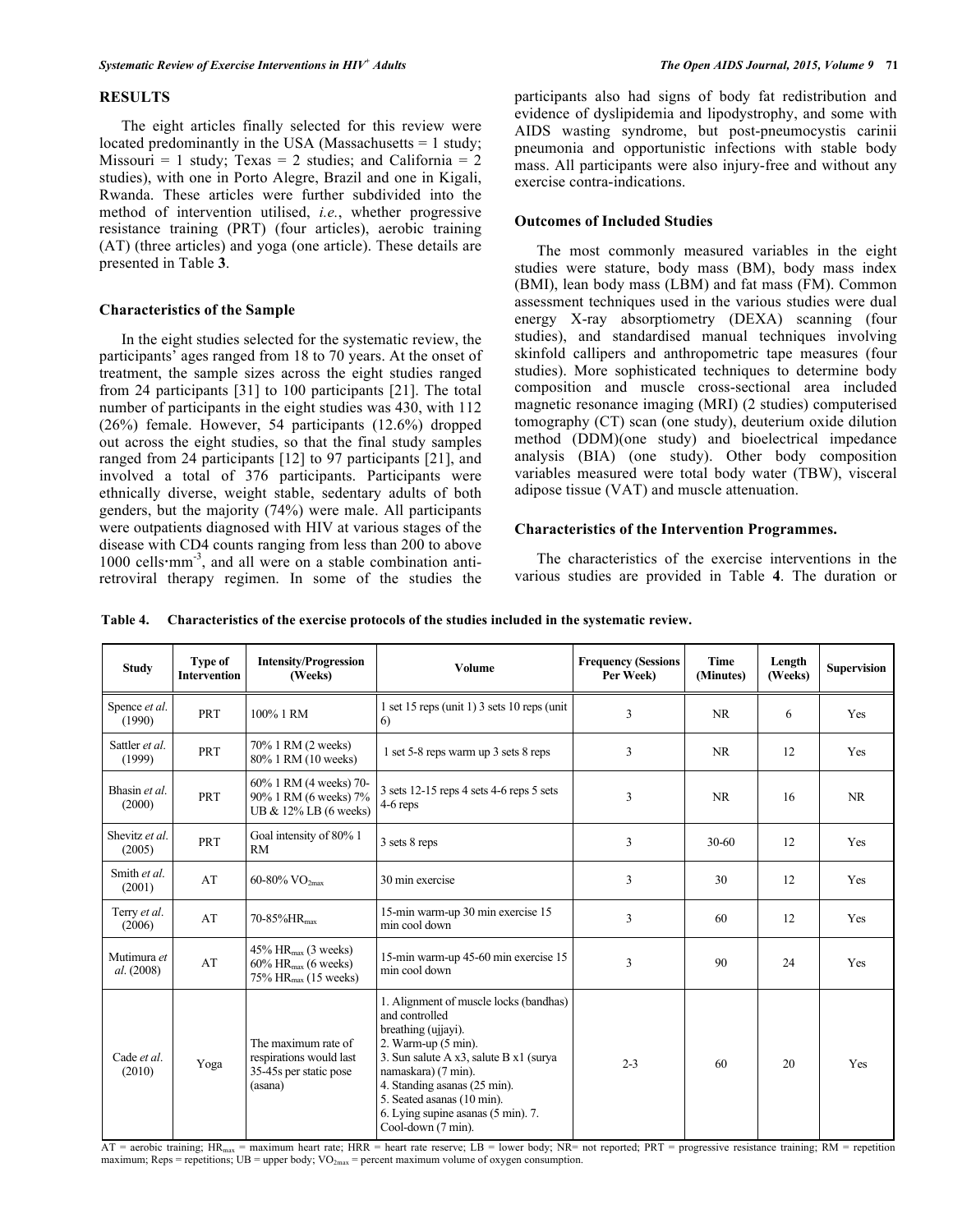length of time of the intervention programmes ranged from 6 to 24 weeks, with the most common intervention period being 12 weeks (four studies).

# **Type**

In the eight articles selected, the types of exercise interventions were categorised into three (3) groups, viz., progressive resistance training (PRT) (4 studies), aerobic training (AT) (3 studies), and yoga (1 study). The parameters used in the application of resistance or aerobic training were reported in most studies, and some described the progressive nature of the training. However, the intensity of exercise was not described in one study, the duration of the exercise sessions was not described in three, and supervision was not reported in one of the studies.

For the application of aerobic training, the studies reported using a track, treadmill, stationary cycle, stair stepper or cross-country machine. For resistance training, Spence *et al*. [31] used isokinetic equipment (Total Power hydraulic resistance unit). Sattler *et al*. [19] used free weights and Shevitz *et al*. [32] the Keiser pneumatic strength training machines, whereas the study by Bhasin *et al*. [33] had no description of the type of equipment used. In the yoga study of Cade *et al*. [34], the application used was body alignment through muscle locks (bandhas) and controlled breathing (ujjayi) in the warm-up, then sun salute  $A \times 3$ , salute B x 1 (surya namaskara), standing asanas, seated asanas, lying supine asanas, and finally the cool-down (restorative breathing techniques). The intensity was based on the respiratory rate (ujjayi) used to adjust the timing and transitions of the sequences.

## **Frequency**

The frequency of sessions was mostly three times a week, except for the yoga sessions which varied between 2 to 3 sessions per week.

## **Intensity**

Except for the study by Spence *et al*. [31] where the exercise intensity was not reported, the exercise intensity for the other PRT studies was based on the weight lifted in one repetition maximum (1 RM, defined as the maximal load that could be lifted throughout the joint range of motion once), ranging from 50-90% 1 RM for various muscle groups. The application of training volume ranged from 1 to 5 sets, with the number of repetitions ranging from the point of failure to complete up to 15 repetitions per set.

In the three (3) AT studies, the exercise intensity was based on either maximal heart rate  $(HR_{\text{max}})$ , ranging from 45-85% or maximal oxygen consumption  $(VO_{2max})$ , ranging from 60-80%.

In the one (1) yoga study, exercise intensity was based on respiratory breathing rate with novice participants accommodated by allowing more time between body position transitions and coupling breathing to movement.

# **Time**

In terms of the length of each training session, in the PRT studies, most did not mention a session duration, but training was performed 3 times per week for 6 weeks (one study), 12 weeks (2 studies), and 16 weeks (1 study). In the AT studies, the session duration ranged from 30 to 90 minutes, with training performed 3 times per week for 12 weeks (2 studies), and 24 weeks (1 study). In the yoga study, the session duration was 60 minutes, performed for 20 weeks.

#### **Progression**

In the four PRT studies, at least three of the studies used a baseline of 1 repetition maximum (1 RM) to acclimate the subjects to the training programme, except for Spence *et al*. [31] where no exercise intensity was stated. Although progression was applied for most of the PRT studies, unfortunately there was not consistent standardised protocol used across the studies.

For Spence *et al*. [31], the resistance load was uniformly increased throughout the six week training programme from 1 set of 15 repetitions (minimum loading on unit 1) to 3 sets of 10 repetitions (maximum loading on unit 6). Bhasin *et al*. [33] used a progressive, periodized strength training programme over 16 weeks, starting with high volume, low resistance training at 60% 1 RM for the first 4 weeks that progressed to a high-intensity resistance programme (90% 1 RM on heavy days, 80% 1 RM on medium days, and 70% 1 RM on light days) for the next 6 weeks (weeks 5 to 10). For the last 6 weeks (weeks 11 through 16), the resistance was increased by 7% for upper body and 12% for lower body exercises. In the yoga study, as participants progressively improved in the yoga programme, respiratory rate (ujjayi) was used to adjust the timing and transitions of the exercise sequences [34].

#### **Adherence to Exercise Programme**

Adherence to exercise is the ability to remain participating in an exercise programme for a predetermined period of time. In this review, from the 430 (26% female) participants who entered the protocols, 376 (87.4%) remained in the studies at closure, with 54 (12.6%) dropping out. For the PRT studies specifically, of the 168 (8.9  $\frac{6}{10}$ female) participants who started out, 18 (10.7%) dropped out leaving a total of 150 participants. For the AT studies specifically, of the 202 (41.6 % female) participants who started out, 26 (12.9%) dropped out leaving a total of 176 participants. For the yoga study, of the 60 (21.7 % female) participants who started out, 10 (16.7%) dropped out leaving a total of 50 participants. Because drop out was not specified by gender in some of the studies, it was difficult to decide whether this was a contributing factor to dropout rate.

Table **5** shows that the number of variables measured and the instruments used varied across the 4 PRT studies reviewed. Statistically significant differences were reported in two studies, whereas the remaining results were either not significant or not reported in the studies.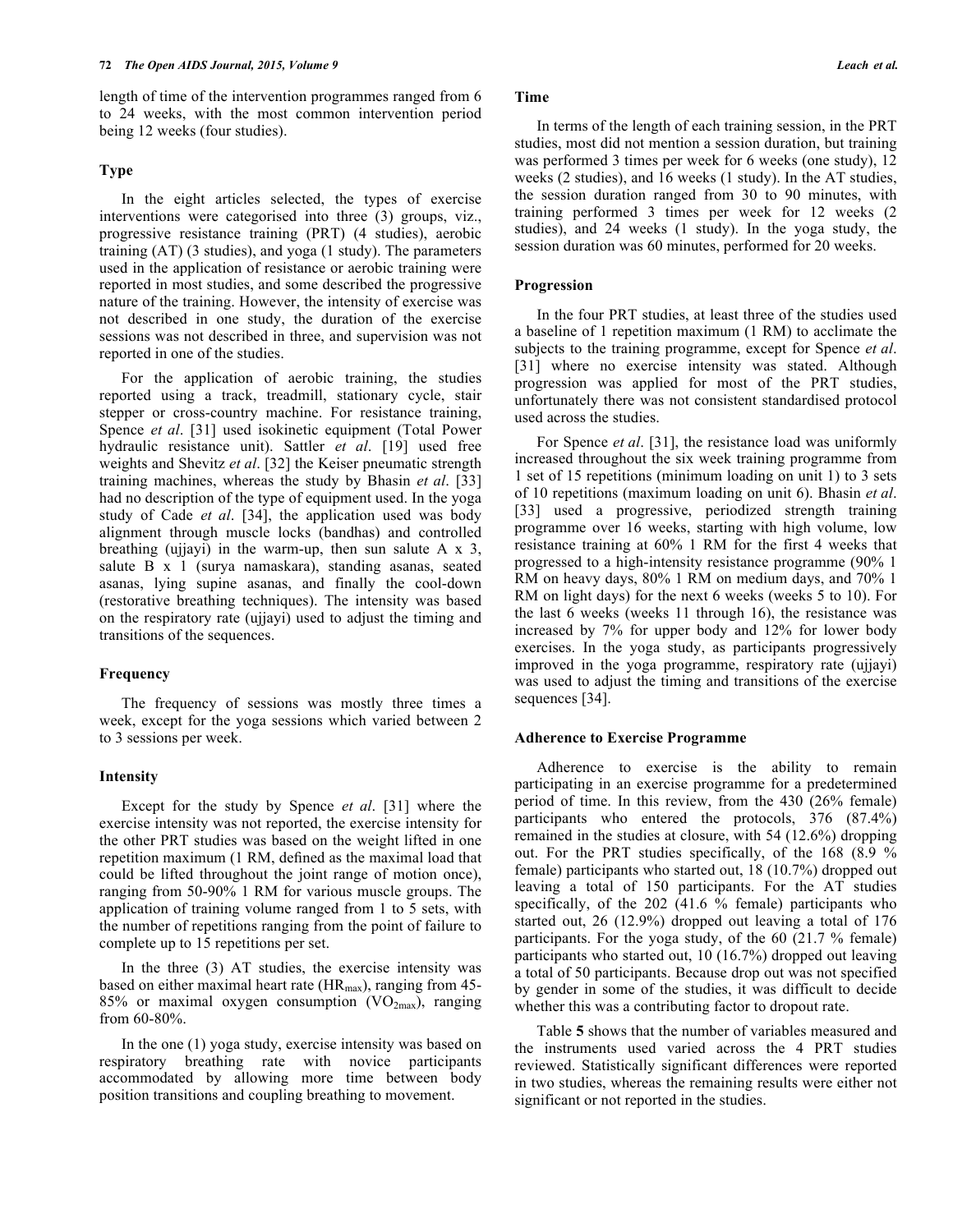|                  |                                                           |                  |           | <b>Control Group</b> |                 |           |                   | <b>Experimental Group</b> |          |         | <b>Between Groups</b> |           |
|------------------|-----------------------------------------------------------|------------------|-----------|----------------------|-----------------|-----------|-------------------|---------------------------|----------|---------|-----------------------|-----------|
| Authors          | <b>Variables</b>                                          | Pre <sup>+</sup> | $Post^+$  | Diff.                | % Change        | $Pre+$    | Post <sup>+</sup> | Diff.                     | % Change | Diff.   | % Change              | p-Value   |
| Spence           | Body Mass (kg)                                            | 69.3             | 67.4      | $-1.9$               | $-2.7$          | 70.8      | 72.5              | 1.7                       | 2.4      | 3.6     | 5.1                   | 0.000     |
| et al.           | Sum of Skinfolds (mm)                                     | 61.9             | 57.0      | $-4.9$               | $-7.9$          | 65.4      | 70.5              | 5.1                       | 7.8      | 10.0    | 15.7                  | 0.009     |
| (1990)           | Sum of Limb Girths (cm)                                   | 78.5             | 76.3      | $-2.2$               | $-2.8$          | 80.2      | 83.7              | 3.5                       | 4.4      | 5.7     | 7.2                   | 0.003     |
|                  | Body Mass (kg)                                            | 73.3             | 76.5      | 3.2                  | 4.4             | 70.9      | 74.9              | 4.0                       | 5.6      | $0.8\,$ | 1.3                   | <b>NS</b> |
|                  | Fat Mass (kg)                                             | 13.6             | 13.1      | $-0.5$               | $-3.7$          | 13.2      | 12                | $-1.2$                    | $-9.1$   | $-0.7$  | $-5.4$                | <b>NS</b> |
| Sattler          | Fat Free Mass (kg)                                        | 57.1             | 61        | 3.9                  | 6.8             | 55.3      | 60.5              | 5.2                       | 9.4      | 1.3     | 2.6                   | <b>NS</b> |
| et al.           | Body cell mass (kg)                                       | 29.5             | 32.1      | 2.6                  | $\!\!\!\!\!8.8$ | 28.7      | 31.6              | 2.9                       | 10.1     | 0.3     | 1.3                   | <b>NS</b> |
| (1999)           | Thigh Muscle Cross-Sectional Area (mm <sup>2</sup> )      | 12933            | 14471     | 1538.0               | 11.9            | 12172     | 13652             | 1480.0                    | 12.2     | $-58.0$ | 0.3                   | <b>NS</b> |
|                  | Quadriceps Muscle Cross-Sectional Area (mm <sup>2</sup> ) | 6683             | 7388      | 705.0                | 10.5            | 6322      | 7049              | 727.0                     | 11.5     | 22.0    | 1.0                   | <b>NS</b> |
|                  | Hamstrings Muscle Cross-Sectional Area (mm <sup>2</sup> ) | 6200             | 7042      | 842.0                | 13.6            | 5818      | 6588              | 770.0                     | 13.2     | $-72.0$ | $-0.3$                | <b>NS</b> |
|                  | Body Mass (kg) <sup>#</sup>                               | 76.7             | 76.1      | $-0.6$               | $-0.8$          | 73        | 75.6              | 2.6                       | 3.6      | 3.2     | 4.3                   | < 0.05    |
|                  | Fat Mass $\left(\text{kg}\right)^{\#}$                    | 16.6             | 16.5      | $-0.1$               | $-0.6$          | 15.1      | 15.7              | 0.6                       | 4.0      | 0.7     | 4.6                   | NR.       |
|                  | Free Free Mass $(kg)^{\#}$                                | 60.1             | 59.6      | $-0.5$               | $-0.8$          | 57.9      | 59.9              | 2.0                       | 3.5      | 2.5     | 4.3                   | NR.       |
|                  | TBW $\left(\text{kg}\right)^{\#}$                         | 43.8             | 43.5      | $-0.3$               | $-0.7$          | 42.3      | 43.7              | 1.4                       | 3.3      | 1.7     | 4.0                   | NR.       |
|                  | TBW:FFM (ratio)                                           | 0.78             | 0.77      | 0.0                  | $-1.3$          | 0.77      | 0.75              | 0.0                       | $-2.6$   | 0.0     | $-1.3$                | NR.       |
| Bhasin<br>et al. | Thigh muscle volume (cm <sup>3</sup> ) (MRI)              | <b>NR</b>        | <b>NR</b> | 5                    | NC              | <b>NR</b> | <b>NR</b>         | 62                        | NC       | 57      | NC                    | < 01      |
| (2000)           | Body Mass $(kg)^{\ddagger}$                               | 74.3             | 72.1      | $-2.2$               | $-3.0$          | 63.9      | 74                | 10.1                      | 15.8     | 12.3    | 18.8                  | NR        |
|                  | Fat Mass $(kg)^f$                                         | 17.7             | 15.6      | $-2.1$               | $-11.9$         | 13.4      | 15.6              | 2.2                       | 16.4     | 4.3     | 28.3                  | NR.       |
|                  | Fat Free Mass $(kg)^t$                                    | 56.6             | 56.5      | $-0.1$               | $-0.2$          | 50.5      | 58.4              | 7.9                       | 15.6     | 8.0     | 15.8                  | NR.       |
|                  | Lean Body Mass arms $(kg)^{\hat{i}}$                      | 6.7              | 6.9       | 0.2                  | 3.0             | 6.5       | 7.0               | 0.5                       | 7.7      | 0.3     | 4.7                   | NR        |
|                  | Lean Body Mass legs $(kg)^{t}$                            | 17.3             | 17.5      | 0.2                  | 1.2             | 17.1      | 17.8              | 0.7                       | 4.1      | 0.5     | 2.9                   | NR.       |
|                  | Lean Body Mass trunk $(kg)^{\dagger}$                     | 26.3             | 26.0      | $-0.3$               | $-1.1$          | 25.9      | 27.2              | 1.3                       | 5.0      | 1.6     | 6.2                   | NR.       |
| Shevitz          | Body Mass Index (kgm <sup>-2</sup> )                      | 20.8             | 21.2      | 0.4                  | 1.9             | 20.6      | 20.99             | 0.4                       | 1.9      | 0.0     | $0.0\,$               | NS        |
| et al.           | Fat Free Mass (kg)                                        | 53.3             | 54.2      | 0.9                  | 1.7             | 45.2      | 46.37             | 1.2                       | 2.6      | 0.3     | 0.9                   | <b>NS</b> |
| (2005)           | Leg Muscle Cross-Sectional Area (cm <sup>2</sup> )        | 122.3            | 124.3     | 2.0                  | 1.6             | 113.1     | 118.4             | 5.3                       | 4.7      | 3.3     | 3.1                   | <b>NS</b> |

|  | Table 5. Analysis of results from the four progressive resistance training (PRT) studies. |  |  |  |
|--|-------------------------------------------------------------------------------------------|--|--|--|
|--|-------------------------------------------------------------------------------------------|--|--|--|

Diff. = difference; MCSA = muscle cross-sectional area; NC = not calculated; NR = not reported; NS = not significant.

+ Values indicated as means #

Indicates measurements taken using deuterium oxide dilution method (DDM).

‡ Indicates measurements taken using dual energy X-ray absorptiometry (DEXA).

Table **6** shows the list of variables measured across the four PRT studies, expressed as a percentage. The study by Bhasin *et al*. [33] Used two differing techniques for measuring body composition (DDM and DEXA scanning), and was considered as two studies for reporting purposes. The table, therefore, reports the number of studies as five, and also indicates whether the change in the variables measured were significant or not. In addition, the direction of the change (trend) was also indicated as being an increase, decrease or no change. The percentage change for each study was also added to determine the overall percentage change or general strength of change. The variables measured in more than one study were grouped and presented first, and the variables measured in only one study were grouped and presented next. Body mass was measured in four of the five studies, with two of the studies showing significant change. All four studies indicated an increase in BM with PRT, and the strength as 29.5%. Fat free mass was measured in four of the five studies, with none of the studies showing significant change. All the studies, nevertheless, indicated an increase in FFM with PRT and the overall strength of change as 23.6%. Fat mass was measured in three of the five studies, with none of the studies showing significant change. Two studies indicated a decrease, whereas the other study indicated an increase, and the overall strength as an increase of 27.5%. Leg MCSA was also measured in two studies, with none of the studies showing significant change. Both studies, nevertheless, indicated an increase in leg MCSA with PRT and the strength as 3.4%.

All of the remaining eleven variables were measured in only one of the five studies with the sum of skinfolds (SSF), sum of limb girths (SLG) and thigh muscle volume the only variables showing significant change with PRT. Most of the variables (8) increased, with two decreasing and one did not change. No actual data was reported for thigh muscle volume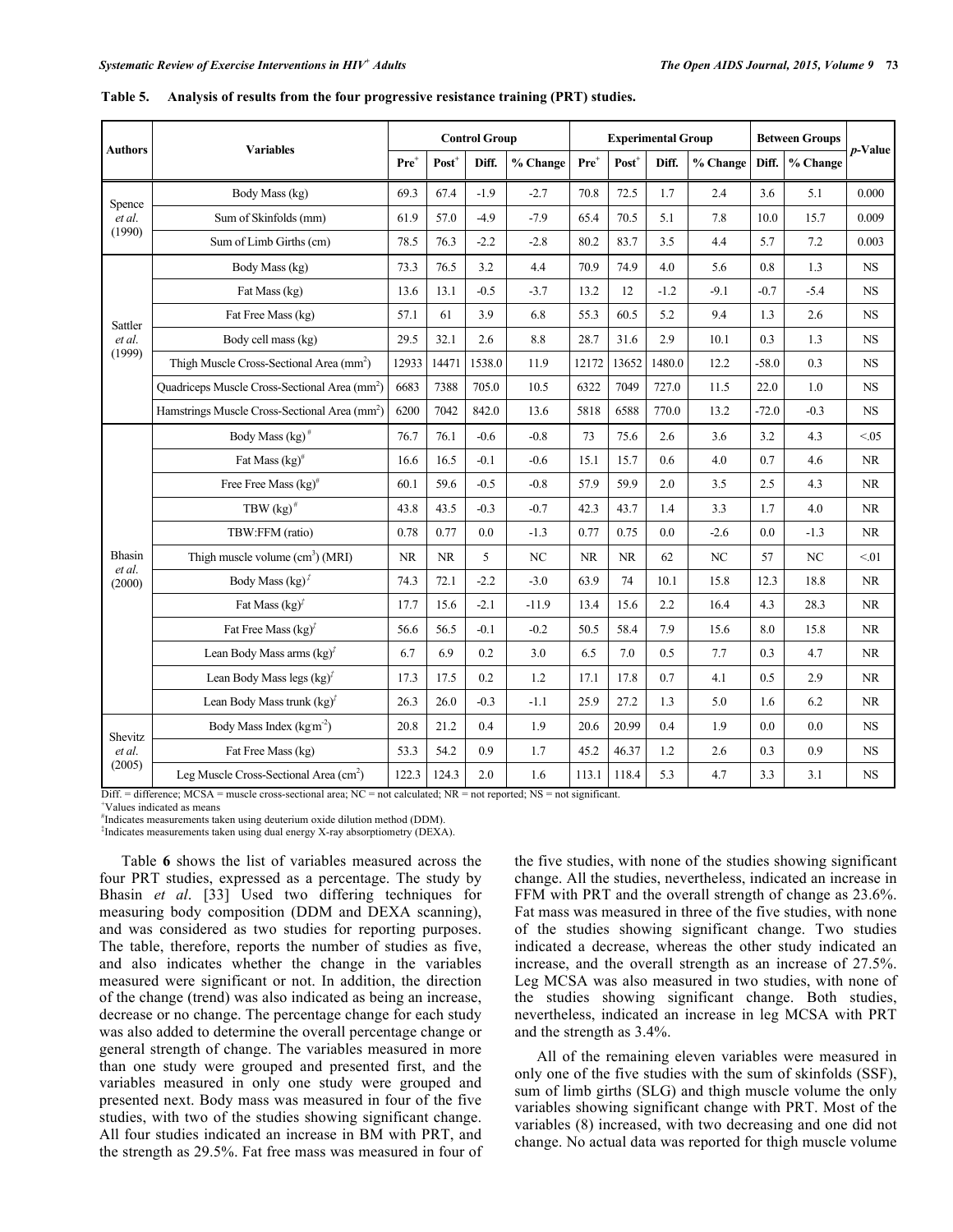|                                              |                   |                |                |                | <b>Variable Measured in</b><br><b>Multiple Studies</b> | <b>Variable Measured in One Study Only</b> |          |                    |          |          |                        |                            |                        |                       |            |                |            |
|----------------------------------------------|-------------------|----------------|----------------|----------------|--------------------------------------------------------|--------------------------------------------|----------|--------------------|----------|----------|------------------------|----------------------------|------------------------|-----------------------|------------|----------------|------------|
| <b>Authors</b>                               |                   |                | <b>BM FFM</b>  |                | <b>FM   MCSA legs</b>                                  | <b>SSF</b>                                 |          | <b>SLG TMV BMI</b> |          | Arms     | <b>LBM LBM</b><br>Legs | <b>LBM</b><br><b>Trunk</b> | <b>MCSA</b><br>(Quads) | <b>MCSA</b><br>(Hams) | <b>TBW</b> | <b>TBW:FFM</b> | <b>BCM</b> |
| Spence <i>et al.</i> $(1990)^+$              |                   | $5.1*$         |                |                |                                                        | $15.7*$                                    | $7.2*$   |                    |          |          |                        |                            |                        |                       |            |                |            |
| Sattler et al. (1999) <sup>+</sup>           |                   | 1.3            | 2.6            | $-5.4$         | 0.3                                                    |                                            |          |                    |          |          |                        |                            | 1.0                    | $-0.3$                |            |                | 1.3        |
| Shevitz et al. $(2005)^+$                    |                   |                | 0.9            |                | 3.1                                                    |                                            |          |                    | 0.0      |          |                        |                            |                        |                       |            |                |            |
| Bhasin et al. (2000): $DDM^+$                |                   | $4.3*$         | 4.3            | 4.6            |                                                        |                                            |          | $NC*$              |          |          |                        |                            |                        |                       | 4.0        | $-1.3$         |            |
| Bhasin et al. (2000): DEXA <sup>+</sup>      |                   | 18.8           | 15.8           | 28.3           |                                                        |                                            |          |                    |          | 4.7      | 2.9                    | 6.2                        |                        |                       |            |                |            |
| Number of studies                            |                   | 4              | $\overline{4}$ | 3              | $\overline{2}$                                         | 1                                          | 1        | 1                  |          |          |                        |                            | ш                      |                       |            | 1              |            |
| Significant change<br>(No. of studies)       |                   | $\overline{2}$ | $\theta$       | $\Omega$       | $\mathbf{0}$                                           |                                            | 1        | $\mathbf{1}$       | $\Omega$ | $\theta$ | $\theta$               | $\theta$                   | $\theta$               | $\Omega$              | $\Omega$   | $\mathbf{0}$   | $\theta$   |
|                                              | $\uparrow$        | 4              | 4              | $\overline{2}$ | $\overline{2}$                                         |                                            |          |                    | $\theta$ |          |                        |                            |                        | $\Omega$              |            | $\theta$       |            |
| Direction of change<br>per number of studies |                   | $\Omega$       | $\Omega$       |                | $\theta$                                               | $\mathbf{0}$                               | $\theta$ | $\theta$           | $\Omega$ | $\Omega$ | $\theta$               | $\theta$                   | $\theta$               |                       | $\Omega$   |                | $\theta$   |
|                                              | $\leftrightarrow$ | $\theta$       | $\Omega$       | $\Omega$       | $\theta$                                               | $\Omega$                                   | $\Omega$ | $\theta$           |          | $\Omega$ | $\theta$               | $\theta$                   | $\theta$               | $\Omega$              | $\Omega$   | $\theta$       | $\theta$   |
| Strength of change (%)                       |                   | 29.5           | 23.6           | 27.5           | 3.4                                                    | 15.7                                       | 7.2      | NC                 | 0.0      | 4.7      | 2.9                    | 6.2                        | 1.0                    | $-0.3$                | 4.0        | $-1.3$         | 1.3        |

Table 6. Percent change in body composition (from pre- to post-test) for the four progressive resistance training (PRT) studies.

BCM = body cell mass; BM = body mass; BMI = body mass index; DDM = deuterium oxide dilution method; DEXA = dual energy X-ray absorptiometry; FFM = fat free mass; FM = fat mass; hams = hamstrings; LBM = lean body mass; MCSA = muscle cross- sectional area; quads = quadriceps; SLG = sum of limb girths (arm and thigh); SSF = sum of skinfolds (chest, abdomen and thigh); TBW = total body water; TMV = thigh muscle volume; NC = not calculated.

 $\uparrow$  = increased;  $\downarrow$  = deceased;  $\leftrightarrow$  = no change.

\* Indicates significant change (p<0.05).

+ Values expressed as percentages.

by Bhasin *et al*. [33], except for indicating the significant change in thigh muscle volume, which prevented any calculations being made from pre- to post-test.

Table **7** indicates the results of the three studies that used AT as the exercise intervention in persons with HIV. Although all three studies used standardised manual anthropometric techniques of assessment, the number and type of variables measured varied across the studies. Statistically significant differences in all, but one variable (hip circumference), were reported in the studies by Smith *et al*. [35] and Mutimura *et al*. [21]. The results in the study by Terry *et al*. [36] were all not significant.

The range of variables used to measure change in body composition, expressed as a percentage, across the different AT studies is presented in Table **8**. The organization of the table is the same as previously explained for Table **6**. All three studies measured BMI, with two showing a significant decrease, and one a non-significant increase. The overall strength of change for BMI was a decrease of 4.9%. All three studies also measured WHR, with two showing a significant decrease and one a non-significant increase, with the overall strength as a decrease of 10.1%. Triceps skinfolds were measured in two studies with both showing a significant decrease, with an overall strength of change as a decrease of 35.3%. Waist circumference was measured in two studies with both showing significant decrease with the strength of change as a decrease of 11.0%. Percent body fat was measured in two of the three studies with both showing a decrease, but only one was significant, with the overall strength of change as a decrease of 5.7%. Body Mass was measured in two studies with one of the studies showing a significant decrease and the other no change, thus the overall strength of change was a decrease of 2.4%. Hip

circumference was measured in two studies with none of the studies showing significant change.

The studies were split with one indicating a decrease and the other an increase in hip circumference with AT with the strength of change being 0.2%. All of the remaining nine variables were measured in only one of the three studies, with all (%LBM, sum of central skinfolds, sum of peripheral skinfolds, sum of skinfolds, biceps skinfold, subscapular skinfold, suprailiac skinfold and body fat redistribution) showing a significant decrease, except for body density that showed no change.

Table **9** shows the results of the one study that used yoga as the exercise intervention in persons with HIV. A number of variables were measured using DEXA scanning. No statistically significant differences were reported in this study [34].

## **Summary of Results**

To summarise the main outcomes of the two types of interventions (excluding yoga, as no significant differences were noted), PRT resulted in significant increases in four variables (body mass, sum of skinfolds and sum of limb girths, and thigh muscle volume) (Table **10**). However, these changes were noted in separate studies only.

In contrast, AT resulted in significant decreases in several anthropometric variables (sum of skinfolds, BMI, WHR, waist circumference and triceps skinfolds) in multiple studies [21, 35]. Other significant changes were also noted in body mass, percent lean body mass, percent body fat, biceps, subscapular and suprailiac skinfolds, and overall sum of skinfolds (both peripheral and central), as well as body fat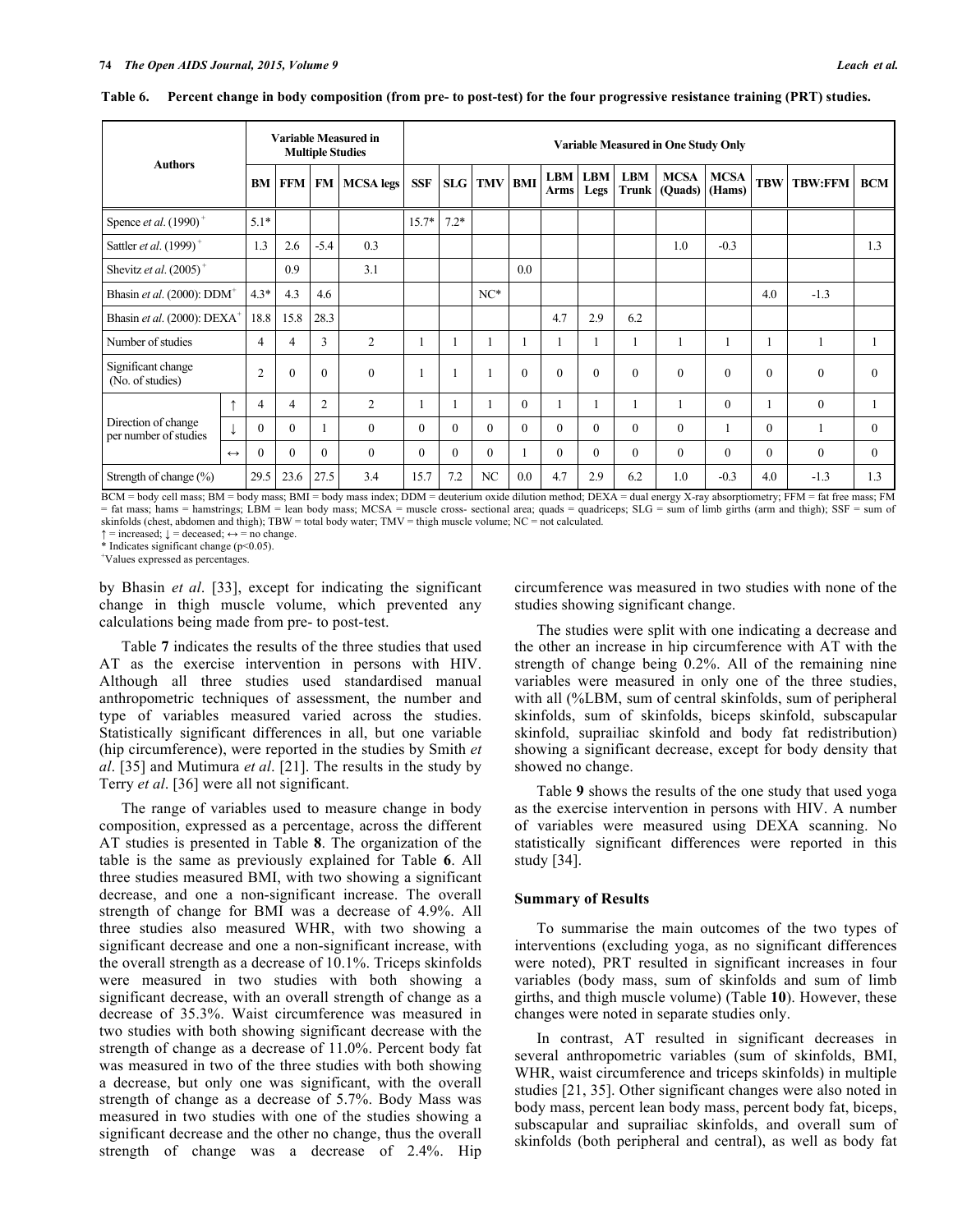|                        |                                        |                  |                     | <b>Control Group</b> |          |           | <b>Experimental Group</b> |        |          |        | <b>Between Groups</b> |            |
|------------------------|----------------------------------------|------------------|---------------------|----------------------|----------|-----------|---------------------------|--------|----------|--------|-----------------------|------------|
| <b>Authors</b>         | <b>Variables</b>                       | Pre <sup>+</sup> | $Post$ <sup>+</sup> | Diff.                | % Change | $Pre^+$   | Post <sup>+</sup>         | Diff.  | % Change | Diff.  | % Change              | $p$ -Value |
|                        | Body Mass (kg)                         | 84.6             | 85.1                | 0.5                  | 0.6      | 83.9      | 82.4                      | $-1.5$ | $-1.8$   | $-2.0$ | $-2.4$                | 0.04       |
|                        | Body Mass Index ( $\text{kg m}^2$ )    | 27.5             | 27.7                | 0.2                  | 0.7      | 26.5      | 26.0                      | $-0.5$ | $-1.9$   | $-0.7$ | $-2.6$                | 0.035      |
|                        | Triceps Skinfold (mm)                  | 16.4             | 17.6                | 1.2                  | $7.3\,$  | 11.3      | 9.1                       | $-2.2$ | $-19.5$  | $-3.4$ | $-26.8$               | 0.014      |
|                        | Sum of Skinfolds (central) (mm)        | 74.9             | 74.9                | 0.0                  | 0.0      | 55.4      | 49.2                      | $-6.2$ | $-11.2$  | $-6.2$ | $-11.2$               | 0.02       |
| Smith et al. (2001)    | Sum of Skinfolds (peripheral) (mm)     | 56.2             | 54.1                | $-2.1$               | $-3.7$   | 39.7      | 29.8                      | $-9.9$ | $-24.9$  | $-7.8$ | $-21.2$               | 0.02       |
|                        | Waist Circumference (cm)               | 94.2             | 94.5                | 0.3                  | 0.3      | 92.3      | 89.7                      | $-2.6$ | $-2.8$   | $-2.9$ | $-3.1$                | 0.02       |
|                        | Hip Circumference (cm)                 | 98.3             | 97.3                | $-1.0$               | $-1.0$   | 95.2      | 93.5                      | $-1.7$ | $-1.8$   | $-0.7$ | $-0.8$                | <b>NS</b>  |
|                        | Waist Hip Ratio                        | 0.96             | 0.97                | 0.0                  | 1.0      | 0.97      | 0.96                      | 0.0    | $-1.0$   | 0.0    | $-2.1$                | 0.003      |
|                        | Body Mass (kg)                         | 67.0             | 65.0                | $-2.0$               | $-3.0$   | 68.1      | 66.1                      | $-2.0$ | $-2.9$   | 0.0    | 0.0                   | <b>NS</b>  |
|                        | Body Mass Index (kgm <sup>-2</sup> )   | 24.0             | 23.0                | $-1.0$               | $-4.2$   | 25.0      | 24.0                      | $-1.0$ | $-4.0$   | 0.0    | 0.2                   | <b>NS</b>  |
| Terry et al. (2006)    | Waist Hip Ratio                        | 0.94             | 0.91                | 0.0                  | $-3.2$   | 0.91      | 0.90                      | 0.0    | $-1.1$   | 0.0    | 2.1                   | <b>NS</b>  |
|                        | Body density $(g \text{ cm}^{-3})$     | 1.04             | 1.05                | 0.0                  | 1.0      | 1.03      | 1.04                      | 0.0    | $1.0\,$  | 0.0    | 0.0                   | NS         |
|                        | Body Fat (%)                           | 23.0             | 19.0                | $-4.0$               | $-17.4$  | 27.0      | 22.0                      | $-5.0$ | $-18.5$  | $-1.0$ | $-1.1$                | NS         |
|                        | Body Mass Index (kgm <sup>-2</sup> )   | 24.4             | 24.5                | 0.1                  | 0.2      | 24.0      | 23.5                      | $-0.5$ | $-2.2$   | $-0.6$ | $-2.5$                | < 0001     |
|                        | Waist Circumference (cm)               | 92.3             | 92.3                | 0.0                  | 0.0      | 91.0      | 83.9                      | $-7.1$ | $-7.8$   | $-7.2$ | $-7.9$                | < 0001     |
|                        | Hip Circumference (cm)                 | 93.7             | 93.9                | 0.2                  | $0.2\,$  | 92.3      | 93.4                      | 1.1    | 1.2      | 0.9    | 1.0                   | NS         |
|                        | Waist Hip Ratio                        | 0.98             | 0.98                | 0.0                  | 0.0      | 0.99      | 0.89                      | $-0.1$ | $-10.1$  | $-0.1$ | $-10.1$               | < 0001     |
|                        | Body Fat Redistribution score (7-item) | 18.7             | 19.2                | 0.5                  | 2.7      | 19.3      | 14.6                      | $-4.7$ | $-24.4$  | $-5.2$ | $-27.1$               | < 0001     |
|                        | Triceps Skinfold (mm)                  | 14.4             | 14.2                | $-0.2$               | $-1.4$   | 14.4      | 13.0                      | $-1.4$ | $-9.9$   | $-1.2$ | $-8.5$                | < 0001     |
| Mutimura et al. (2008) | Biceps Skinfold (mm)                   | 10.8             | 10.7                | $-0.1$               | $-0.6$   | 10.7      | 10.1                      | $-0.6$ | $-5.9$   | $-0.6$ | $-5.3$                | < 0.05     |
|                        | Subscapular Skinfold (mm)              | 18.7             | 18.2                | $-0.6$               | $-2.9$   | 18.6      | 16.7                      | $-1.9$ | $-10.2$  | $-1.4$ | $-7.3$                | < 0001     |
|                        | Suprailiac Skinfold (mm)               | 18.8             | 18.4                | $-0.4$               | $-2.3$   | 18.7      | 16.6                      | $-2.1$ | $-11.2$  | $-1.7$ | $-8.9$                | < 0001     |
|                        | Sum of Skinfolds (mm)                  | 62.7             | 61.5                | $-1.3$               | $-2.0$   | 62.3      | 56.2                      | $-6.2$ | $-9.9$   | $-4.9$ | $-7.9$                | < 0001     |
|                        | Lean Body Mass (%)                     | NR               | <b>NR</b>           | NC                   | NC       | <b>NR</b> | <b>NR</b>                 | NC     | NC       | NC     | NC                    | < 0001     |
|                        | Body Fat $(\% )$                       | 29.3             | 29.1                | $-0.2$               | $-0.5$   | 29.4      | 27.9                      | $-1.5$ | $-5.1$   | $-1.3$ | $-4.6$                | < 0001     |

|  |  | Table 7. Analysis of results from the three aerobic training (AT) studies. |
|--|--|----------------------------------------------------------------------------|
|--|--|----------------------------------------------------------------------------|

 $Diff. = difference$ ;  $NC = not calculated$ ;  $NR = not reported$ ;  $NS = not significant$ .

Central skinfolds = subscapular, suprailiac and abdominal; Peripheral skinfolds = triceps, biceps, thigh and medial calf; Sum of skinfolds = biceps, triceps, subscapular and suprailiac.

+ Values indicated as means.

redistribution) (Table **10**). However, all these changes were found in separate studies and not repeated. There were no significant changes noted as a result of yoga training.

## **DISCUSSION**

This review was based on randomised controlled studies that investigated the influences of different types of training interventions applied at various intensities and sustained over short- and long- term periods on the anthropometric and body composition measurements of adults living with HIV. Numerous studies have focused on this topic but, because of methodological shortcomings such as a lack of randomisation or control, were excluded from this review.

The body composition of individuals living with HIV is not similarly affected by different types of training interventions [21, 23, 24, 28, 35, 37-42]. For instance, in the

studies that focussed on PRT, there was some evidence of tissue anabolism with significant increases in body mass and muscle size [31, 33]. The increase in muscle size also resulted in improved muscle strength [33]. Also, the increase in muscle size (hypertrophy) was primarily as a result of lean mass (protein) accretion [33]. It was difficult to establish the range of increase in FFM with PRT, because of the limited number of studies, as well as determining the range of increase in FFM that was clinically significant. Similar difficulties were observed in other reviews [24, 27, 28]. Also, whether the effect of resistance training combined with testosterone therapy is additive (dose-response effect) has not been demonstrated by this review, and warrants further study. However, PRT may provide the exercise stimulus to augment the effects of anabolic treatment and thereby enhance muscle mass, in both quantity (increased size) and quality (improved strength) [19, 38]. Therefore, early intervention with resistance training may slow the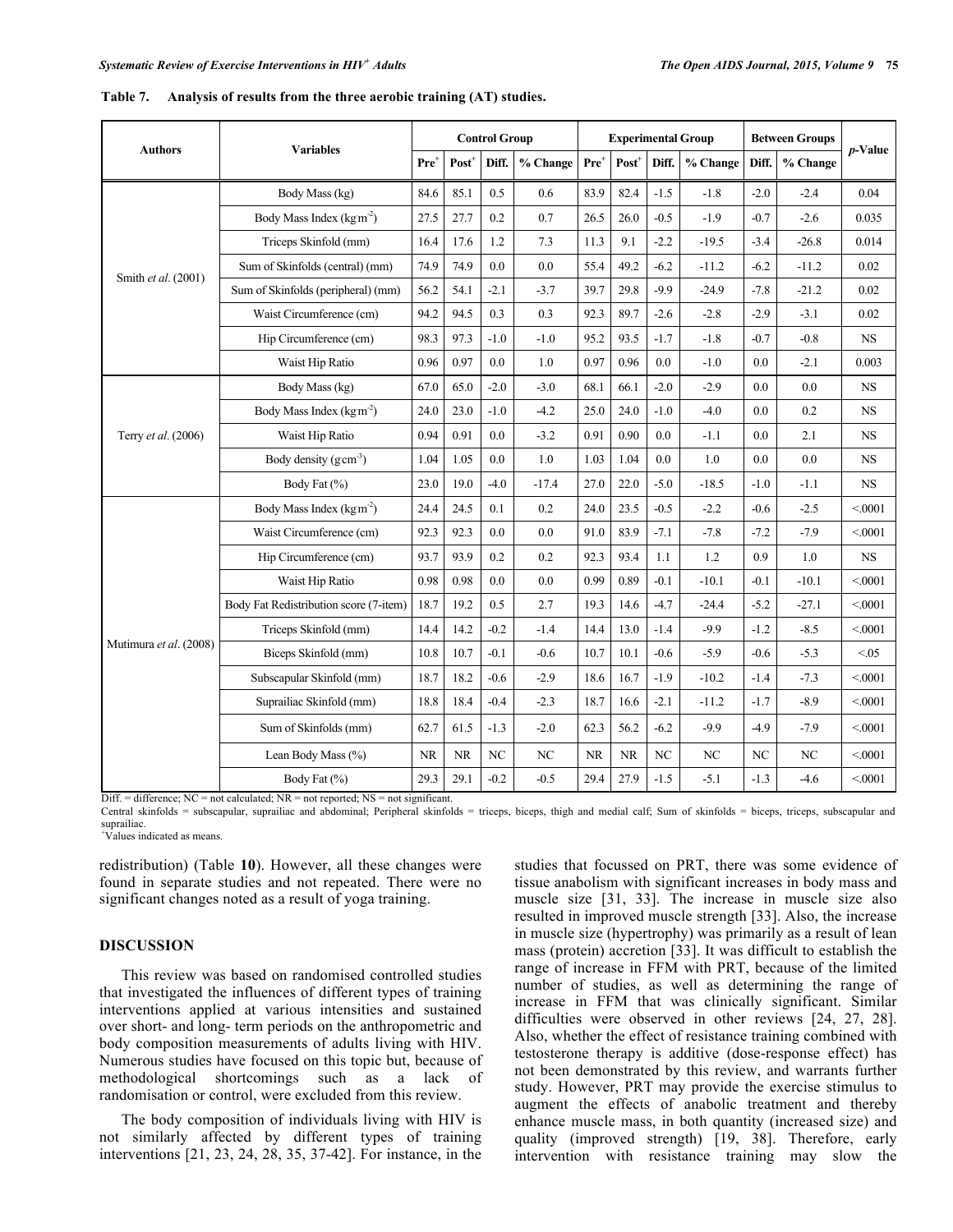| <b>Authors</b>                         |                   |                |                | <b>Variable Measured in Multiple Studies</b> |                |                |                |                | $%$ LBM        |            |            |            | <b>Variable Measured in One Study only</b> |          |           |            |           |
|----------------------------------------|-------------------|----------------|----------------|----------------------------------------------|----------------|----------------|----------------|----------------|----------------|------------|------------|------------|--------------------------------------------|----------|-----------|------------|-----------|
|                                        |                   | BMI            |                | WHR $SF (tri.)$                              | <b>WC</b>      | %BF            | BM             | HC             |                | SSF (cen.) | SSF (per.) | <b>SSF</b> | SF(bi.)                                    | SF(s)    | $SF$ (si) | <b>BFR</b> | <b>BD</b> |
| Smith et al. $(2001)^+$                |                   | $-2.6*$        | $-2.1*$        | $-26.8*$                                     | $-3.1*$        |                | $-2.4*$        | $-0.8$         |                | $-11.2*$   | $-21.2*$   |            |                                            |          |           |            |           |
| Terry et al. $(2006)^+$                |                   | 0.2            | 2.1            |                                              |                | $-1.1$         | 0.0            |                |                |            |            |            |                                            |          |           |            | 0.0       |
| Mutimura et al. (2008)                 |                   | $-2.5*$        | $-10.1*$       | $-8.5*$                                      | $-7.9*$        | $-4.6*$        |                | 1.0            | $NC*$          |            |            | $-7.9*$    | $-5.3*$                                    | $-7.3*$  | $-8.9*$   | $-27.1*$   |           |
| Number of studies                      |                   | 3              | 3              | $\overline{c}$                               | $\overline{c}$ | $\overline{2}$ | $\overline{c}$ | $\overline{2}$ |                |            |            |            |                                            |          |           |            |           |
| Significant change<br>(No. of studies) |                   | $\overline{2}$ | $\overline{2}$ | $\overline{c}$                               | $\overline{2}$ |                |                | $\theta$       |                |            |            |            |                                            |          |           |            | $\theta$  |
|                                        | ۰                 |                |                | $\theta$                                     | $\Omega$       | $\theta$       |                |                |                | $\theta$   | $\theta$   | $\theta$   | $\theta$                                   | $\theta$ | $\Omega$  | $\theta$   | $\theta$  |
| Direction of<br>change (trend)         |                   | ◠              | $\overline{c}$ | $\overline{c}$                               | $\overline{c}$ | $\overline{2}$ | $\Omega$       |                | $\theta$       |            |            |            |                                            |          |           |            | $\Omega$  |
|                                        | $\leftrightarrow$ | $\theta$       | $\Omega$       | $\theta$                                     | $\Omega$       | $\theta$       |                | $\Omega$       | $\theta$       | $\theta$   | $\theta$   | $\theta$   | $\theta$                                   | $\theta$ | $\theta$  | $\Omega$   |           |
| Strength of change (%)                 |                   | $-4.9$         | $-10.1$        | $-35.3$                                      | $-11.0$        | $-5.7$         | $-2.4$         | 0.2            | N <sub>C</sub> | $-11.2$    | $-21.2$    | $-7.9$     | $-5.3$                                     | $-7.3$   | $-8.9$    | $-27.1$    | 0.0       |

Table 8. Percent change in body composition (from pre- to post-test) for the three aerobic training (AT) studies.

%BF = percent body fat; BD = body density; BFR = body fat redistribution; BM = body mass; BMI = body mass index; HC = hip circumference; %LBM = percent lean body mass; cen. = central (subscapular, suprailiac and abdominal); per. = peripheral (triceps, biceps, thigh and medial calf); bi. = biceps; ss = subscapular; si = suprailiac; SF = skinfold; SSF = sum of skinfolds (triceps, biceps, subscapular and suprailiac); WC = waist circumference; WHR = waist hip ratio.

 $\uparrow$  = increased;  $\downarrow$  = deceased;  $\leftrightarrow$  = no change.

\* Indicates significant change (p<0.05).

+ Values expressed as percentages.

progression of muscle atrophy and delay the debilitating effects that are commonly associated with HIV infection.

Important to note, is that PRT should be based on recruiting major muscle groups, such as the arms, chest, back, abdomen and legs. Frequency of exercise should be 2- 3 sessions/week. The exercise intensity should range between 60-80% 1 RM, with enough time to perform 1-3 sets of 8-12 reps of exercise for each major muscle group. Equally noteworthy, the exercise programmes should be individualized according to the participants' symptoms and exercise capacity to ensure safety and efficacy. For individuals in the advanced stages of infection, training must be carefully managed and, if indicated, must be supervised to avoid precipitating any adverse events. The adherence rate is also a critical factor in determining exercise efficacy and tissue response effects.

The recommended dosage of AT shown to be effective in this review was based on the FITT principle, *i.e.*, exercise frequency: 3-5 sessions/week; exercise intensity: 50-85% age-predicted maximal heart rate (APMHR), 45-85%  $VO<sub>2max</sub>$ or the Borg rating of perceived exertion (RPE) scale of 11- 14; exercise time: 30-60 minutes; and exercise type: prolonged endurance exercise involving large muscle groups, such as those used in walking, running, swimming, etc.

Subject adherence in the various studies was fairly high at 87.4%, and did not vary by much based upon the various types of exercise interventions, *i.e.*, whether PRT, AT or yoga. However, subject compliance with the exercise intervention specifically was less satisfactory, and may have affected the magnitude of the change in the body composition and the level of statistical significance.

In the African context, limited resources and therapies exist for HIV and/or AIDS wasting syndrome [43, 44]. Therefore, the use of easily accessible and simple resources and measurements in the modification of risk has become an increasingly important aspect of HIV management. Patients with AIDS-related wasting have substantial muscle loss and muscle dysfunction that is often complicated by truncal obesity and lipodystrophy syndrome [44, 45]. In HIVinfected men and women with fat redistribution due to HAART use, supervised exercise training has the potential to significantly reduce central fat adiposity secondary to increasing muscle mass and, thereby, provide a cardioprotective effect [22, 45]. The results of this review are therefore particularly relevant for the large population of HIV-infected persons living on the African continent, more especially in sub-Saharan Africa, where adopting relatively simple but fundamental lifestyle changes, such as exercising regularly, eating healthy and reducing stress, can make meaningful improvements to health and quality of life. Furthermore, where access to HAART medication is limited, these lifestyle changes can provide a cost-effective healthy alternative in this vulnerable population.

The shortcomings of the studies selected in this review relate to the variable statistical quality applied, with a number of the studies not reporting adequately on the statistics used. Also, the differences in study methodology and variables measured precluded adequate comparisons. For instance, where studies reported on BMI, no data was provided for stature in some studies, and sometimes not even for body mass, which created incomplete results. Researchers also need to be mindful of the variables measured and the precision of measurement, by using of modern body composition assessment equipment (DEXA, MRI and CT scans), so that appropriate comparisons can be made. Finally, one of the main shortcomings was the limited number of subjects recruited within these studies, possibly resulting in the lack of statistical significance reported in most of the studies. Possible reasons for this could relate to the low statistical power stemming from attrition bias, unequal treatment and control groups, and confounding variables, *e.g.*, there were no long-term studies (>24 months).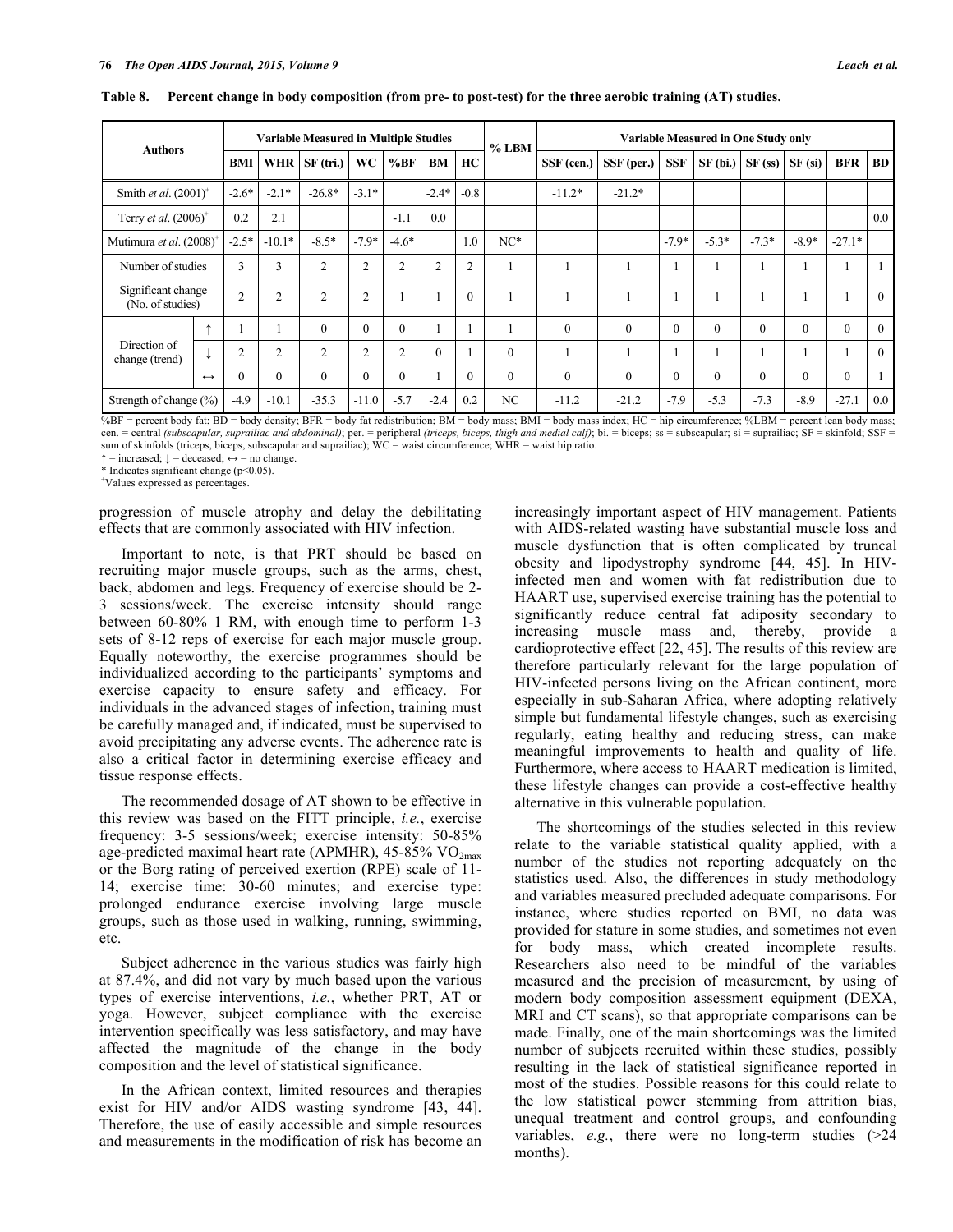| <b>Authors</b>            | <b>Variables</b>    |                  |          | <b>Control Group</b> |          |                  | <b>Experimental Group</b> |        |          |        | <b>Between Groups</b> |                 |
|---------------------------|---------------------|------------------|----------|----------------------|----------|------------------|---------------------------|--------|----------|--------|-----------------------|-----------------|
|                           |                     | Pre <sup>1</sup> | $Post^+$ | Diff.                | % Change | $\mathbf{Pre}^+$ | $Post^+$                  | Diff.  | % Change | Diff.  | % Change              | <i>p</i> -Value |
|                           | Body Mass (kg)      | 78.4             | 78.0     | $-0.4$               | $-0.5$   | 80.9             | 80.4                      | $-0.5$ | $-0.6$   | $-0.1$ | $-0.1$                | NS.             |
|                           | Body Fat $(\% )$    | 19.9             | 19.5     | $-0.4$               | $-2.0$   | 19.6             | 19.4                      | $-0.2$ | $-1.0$   | 0.2    | 1.0                   | <b>NS</b>       |
|                           | Limb Fat Mass (kg)  | 8.4              | 8.3      | $-0.1$               | $-1.2$   | 7.5              | 7.4                       | $-0.1$ | $-1.3$   | 0.0    | $-0.1$                | NS.             |
| Cade <i>et al.</i> (2010) | Trunk Fat Mass (kg) | 11.5             | 11.2     | $-0.3$               | $-2.6$   | 12.1             | 12.0                      | $-0.1$ | $-0.8$   | 0.2    | 1.8                   | NS.             |
|                           | Lean Body Mass (kg) | 57.5             | 57.5     | 0.0                  | 0.0      | 60.3             | 57.7                      | $-2.6$ | $-4.3$   | $-2.6$ | $-4.3$                | NS.             |
|                           | Limb Lean Mass (kg) | 24.9             | 24.8     | $-0.1$               | $-0.4$   | 25.9             | 26.4                      | 0.5    | 1.9      | 0.6    | 2.3                   | NS.             |

#### **Table 9. Analysis of results from the yoga study.**

+ Values indicated as means.

**Table 10. Summary table of the body composition changes with various training interventions.**

| <b>Study</b><br><b>Type</b> | <b>Authors</b>                 |        |                   |     |    |        |         |        |         |        |        |        | BM   SSF   SLG   TMV   BMI   WHR   WC   SF (tri.)   SF (bi.)   SF (ss)   SF (si)   SSF (cen.)   SSF (per.)   SSF   % LBM   % BF |         |        |    |        | <b>BFR</b> |
|-----------------------------|--------------------------------|--------|-------------------|-----|----|--------|---------|--------|---------|--------|--------|--------|---------------------------------------------------------------------------------------------------------------------------------|---------|--------|----|--------|------------|
| PRT                         | Spence <i>et al.</i><br>(1990) | 5.1    | 15.7 <sub>1</sub> | 7.2 |    |        |         |        |         |        |        |        |                                                                                                                                 |         |        |    |        |            |
| PRT                         | Bhasin et al.<br>(2000)        | 4.3    |                   |     | NC |        |         |        |         |        |        |        |                                                                                                                                 |         |        |    |        |            |
| AT                          | Smith et al.<br>(2001)         | $-2.4$ |                   |     |    | $-2.6$ | $-2.1$  | $-3.1$ | $-26.8$ |        |        |        | $-11.2$                                                                                                                         | $-21.2$ |        |    |        |            |
| AT                          | Mutimura et al.<br>(2008)      |        |                   |     |    | $-2.5$ | $-10.1$ | $-7.9$ | $-8.5$  | $-5.3$ | $-7.3$ | $-8.9$ |                                                                                                                                 |         | $-7.9$ | NC | $-4.6$ | $-27.1$    |

AT = aerobic raining; BMI = body mass index; BM = body mass; cen. = central; per. = peripheral; PRT = progressive resistance training; SF = skinfold; SLG = sum of limb girths;  $SSF = sum of skin folds; WC = wait circumference; WHR = Wait-hip ratio; NC = not calculated.$ Values expressed as percentages.

#### **Key Messages of this Review**

In PRT studies:

- There were significant changes in some anthropometric characteristics that were shown individual studies only.
- There is some evidence supporting directional changes in certain measures of body composition such as FFM and MCSA legs.
- The benefits accruing from progressive resistance training favour weight gain, particularly lean tissue anabolism)

In AT studies:

- There were significant changes in some anthropometric characteristics that were shown in multiple studies
- The benefits accruing from aerobic, endurance training favour fat loss, fat redistribution and cardiovascular risk reduction, particularly adipose tissue catabolism.

The changes in body composition resulting from PRT and AT are training-specific, based upon the FITT training principle, *i.e.*, exercise frequency, intensity, time and type.

## **Unique Contributions of this Review**

This review shows that PRT produces primarily an anabolic effect, whereas AT appears to produce an antagonistic effect that causes significant tissue catabolism, particularly in fat mass, combined with improvements body fat redistribution and fat loss. The strength of this review is the application of a quality scoring system involving several independent reviewers and that the authors undertook an exhaustive search of the literature using well-established databases, inclusive of manual tracking and collaboration with experts in the field. Also, the key information is that simple lifestyle changes that include exercise can further benefit the patient in addition to using ART.

#### **Limitations of this Review**

The limitations of this systematic review relate primarily to the limited number of studies identified, despite the extensive search through numerous electronic databases. This review reiterates the widespread paucity of quality evidence based on randomized controlled trials about the efficacy of exercise interventions for persons with HIV. It is evident from the results of the eight (8) studies selected caution should be observed regarding the generalizability of the findings. Furthermore, this review did not extend to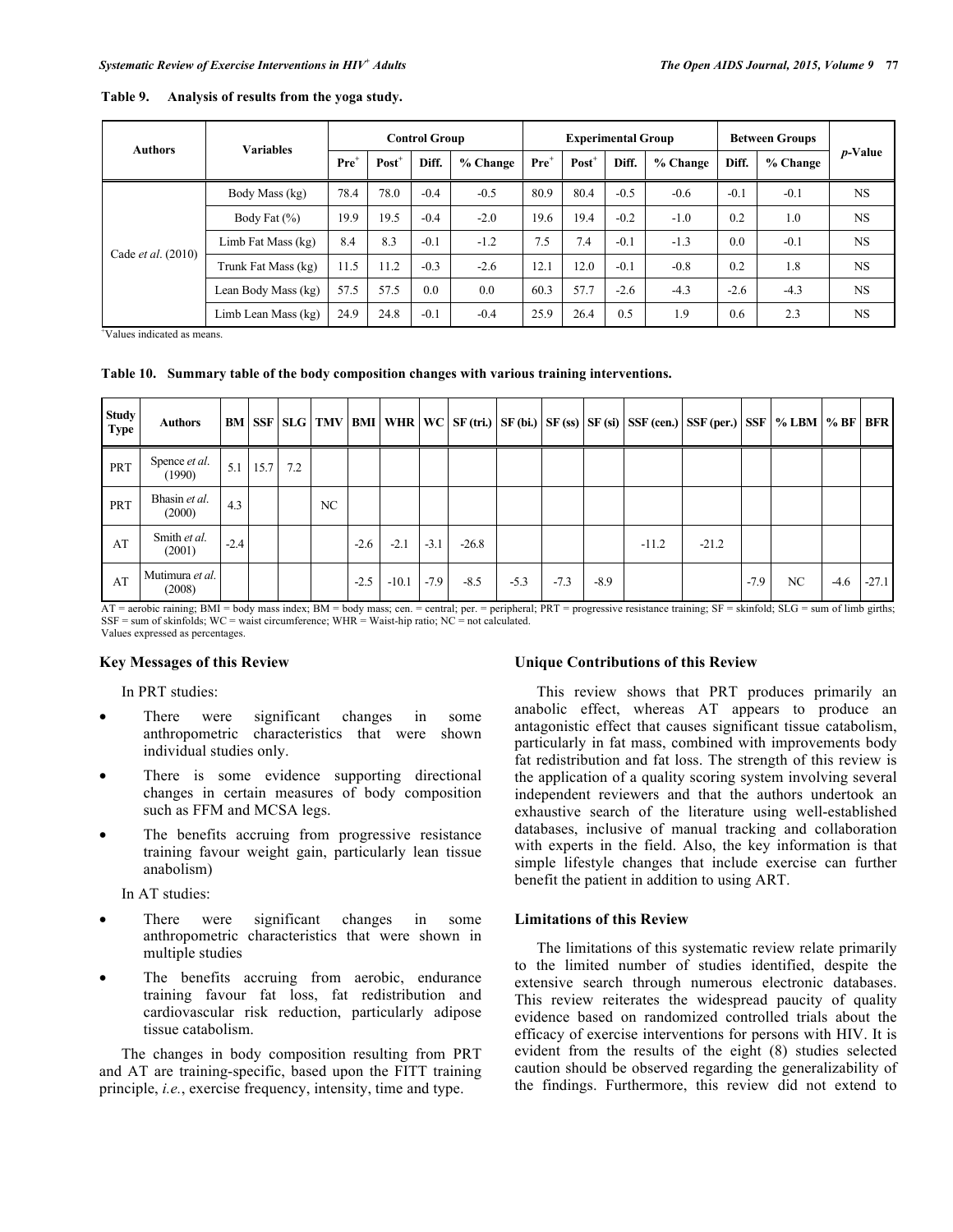consider studies that investigated the impact of concurrent strength and aerobic training, in combination, on the body composition of individuals living with HIV/AIDS.

# **CONCLUSION**

This review shows that progressive resistance training, when performed at least twice weekly, and AT, when performed at least thrice weekly, for a minimum of 6 weeks appears to be well-tolerated, and produce significant improvements in selected anthropometric and body composition characteristics. However, the changes produced by each type of intervention are programme-specific and distinct, and do not appear to be time-dependent. This review also demonstrates favourable trends towards risk reduction, *i.e.*, the improvement body fat redistribution and in body composition, primarily derived from AT. Such changes are positive and encouraging in helping to attenuate the ARTrelated lipodystrophy. In the absence of a cure for HIV/AIDS, including PRT and AT interventions in the overall care and effective management of adults with HIV are clinically important and relatively nonpharmacological treatments, particularly in developing countries such as sub-Saharan Africa where access to HAART is often highly regulated and less than optimal. If well-planned and individualised, exercise appears to be therapeutic and beneficial in maintaining functional capacity and enhancing quality of life for persons with HIV.

# **AUTHORS' CONTRIBUTIONS**

L.L. Leach, S.H. Bassett, G. Smithdorf, B.S. Andrews and A.L. Travill collected the data. SHB prepared the data set for analyses, and L.L. Leach conducted the data analyses. S.H. Bassett and L.L. Leach contributed to the interpretation of the results and A.L. Travill to the drafting the discussion. All authors initiated this collaboration and helped to draft and revise the manuscript. All authors read and approved the manuscript for submission.

# **AUTHORS' INFORMATION**

L.L. Leach, S.H. Bassett and G. Smithdorf are specialists in biokinetics (exercise therapy), B.S. Andrews is a specialist motor learning and sport technology, and A.L. Travill is a Professor specializing in anthropometry.

## **LIST OF ABBREVIATIONS**

| 1 RM | $=$ One repetition maximum.             |
|------|-----------------------------------------|
| AIDS | $=$ Acquired immune deficiency syndrome |
| AT   | $=$ Aerobic training                    |

- $CT =$  Computerised tomography
- DDM = Deuterium dilution method
- $DEXA = Dual energy X-ray absorption$
- $HAART = Highly active antiretroviral therapy$
- $HIV = Human immunodeficiency virus$
- $MCSA$  = Muscle cross-sectional area

| <b>MRI</b>  | $=$ Magnetic resonance imaging      |
|-------------|-------------------------------------|
| <b>PRT</b>  | $=$ Progressive resistance training |
| <b>RCTs</b> | $=$ Randomised controlled trials    |

## **CONFLICT OF INTEREST**

The authors declare that there have been no conflict of interest in the compilation of this review.

#### **ACKNOWLEDGEMENTS**

The authors thank Professors Nicolette Roman and José Frantz for helping with the methodology of the systematic review, identifying relevant quality appraisal assessment tools and guiding the reviewers through the systematic review process.

## **REFERENCES**

- [1] Antiretroviral Therapy Cohort Collaboration. Life expectancy of individuals on combination antiretroviral therapy in high-income countries: a collaborative analysis of 14 cohort studies. Lancet  $2008: 372: 293-9$
- [2] Palella Jr FJ, Delaney KM, Moorman AC*, et al*. Declining morbidity and mortality among patients with advanced human immunodeficiency virus infection. HIV Outpatient Study Investigators. N Engl J Med 1998; 338: 853-60.
- [3] Carr A, Samaras K, Thorisdottir A, *et al*. Diagnosis, prediction, and natural course of HIV1-protease inhibitor-related lipodystrophy, hyperlipidaemia, and diabetes mellitus: a cohort study. Lancet 1999; 353: 2093-9.
- [4] Carr A, Samaras K, Burton S, *et al*. A syndrome of peripheral lipodystrophy, hyperlipidaemia and insulin resistance in patients receiving HIV protease inhibitors. AIDS 1998; 12: F51-8.
- [5] Safrin S, Grunfeld C. Fat distribution and metabolic changes in patients with HIV infection. AIDS 1999; 13: 1373-5.
- [6] Carr A, Emery S, Law M, *et al*. An objective case definition of lipodystrophy in HIV-infected adults. Lancet. 2003; 361: 726-35.
- [7] Kotler DP, Thea Dm, Heo M, *et al*. Relative influences of sex, race, environment, and HIV infection on body composition in adults. Am J Clin Nutr 1999; 69: 432-9.
- [8] Larsson L, Svardsudd K, Welin L, *et al*. Abdominal adipose tissue distribution, obesity, and risk of cardiovascular disease and death: 13 year follow up of participants in the study of men born in 1913. BMJ 1984; 288: 1401-4.
- [9] Manson JE, Golditz GA, Stampfer MJ, *et al.* A prospective study of obesity and risk of coronary heart disease in women. N Engl J Med 1990; 322: 882-9.
- [10] Grinspoon S, Carr A. Cardiovascular risk and body-fat abnormalities in HIV-infected adults. N Engl J Med 2005; 352: 48- 62.
- [11] Friis-Moller N, Satin CA, Weber R, *et al*. Combination antiretroviral therapy and risk of myocardial infarction. N Engl J Med 2003; 349: 1993-2003.
- [12] Flynn TE, Bricker LA. Myocardial infarction in HIV-infected men receiving protease inhibitors. Ann Intern Med 1999; 131: 548.
- [13] Folsom AR, Kaye SA, Sellers TA, *et al*. Body fat distribution and 5-year risk of death in older women. JAMA 1993; 269: 483-7.
- [14] American College of Sports Medicine. ACSM's Guidelines for Exercise Testing and Prescription.  $8<sup>th</sup>$  ed. Lippincott, Williams & Wilkins, Philadelphia: USA 2010; p. 64.
- [15] Galli M, Ridolfo AL, Adorni f, *et al*. Body habitus changes in metabolic alterations in protease inhibitor-naïve HIV-1 infected patients treated with two nucleoside reverse transcriptase inhibitors. J Acquir Immune Defic Syndr 2002; 29(1): 21-31.
- [16] Lo JC, Mulligan K, Tai VW, *et al*. "Buffalo hump" in men with HIV-1 infection. Lancet 1998; 351: 867-70.
- [17] Bopp CM, Phillips KD, Fulk LJ, *et al.* Physical activity and immunity in HIV-infected individuals. AIDS Care 2004; 16(3): 387-93.